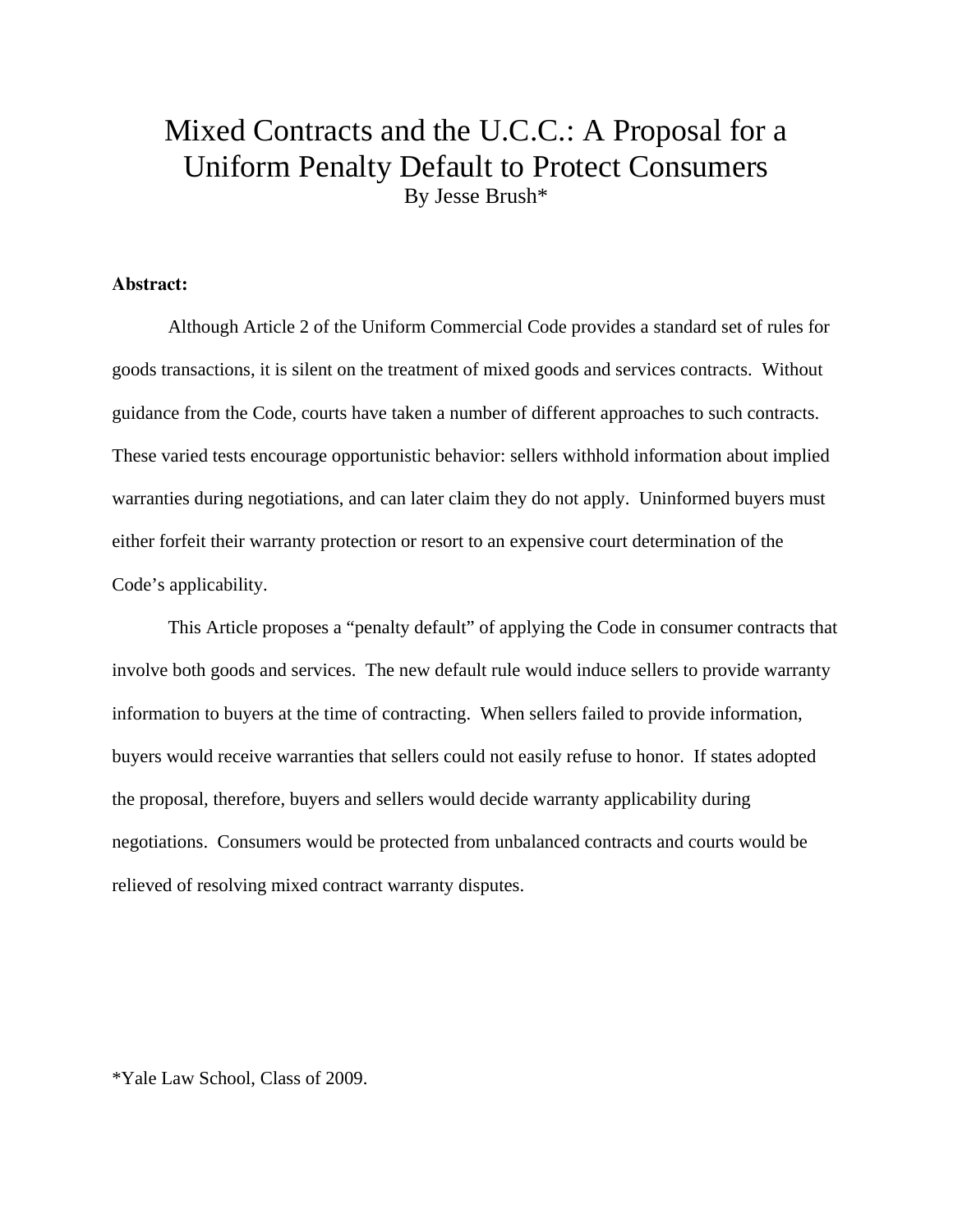## **Table of Contents**

| <b>Table of Contents</b> |                                               |                                                                         |    |
|--------------------------|-----------------------------------------------|-------------------------------------------------------------------------|----|
| Introduction             |                                               |                                                                         | 2  |
| I.                       | <b>Existing Approaches to Mixed Contracts</b> |                                                                         | 9  |
| П.                       |                                               | A. Majority Approach: The Predominance Test                             | 11 |
|                          | В.                                            | The Component Test                                                      | 14 |
|                          | C.                                            | The Gravamen Test                                                       | 16 |
|                          |                                               | D. U.C.C. Applicability by Analogy: A Policy Approach                   | 19 |
|                          | Е.                                            | Goods Contracts Only Approach                                           | 23 |
|                          |                                               | Proposal: An Information-Forcing Penalty Default For Mixed Contracts 24 |    |
|                          |                                               | A. Common Failures in the Existing Approaches                           | 24 |
|                          | В.                                            | An Information-Forcing Penalty Default for Mixed Contracts              | 28 |
|                          | C.                                            | Method of Adoption: Addition to U.C.C. § 2-102                          | 33 |
|                          |                                               | D. Possible Objections to the Penalty Default                           | 35 |
|                          | Conclusion                                    |                                                                         |    |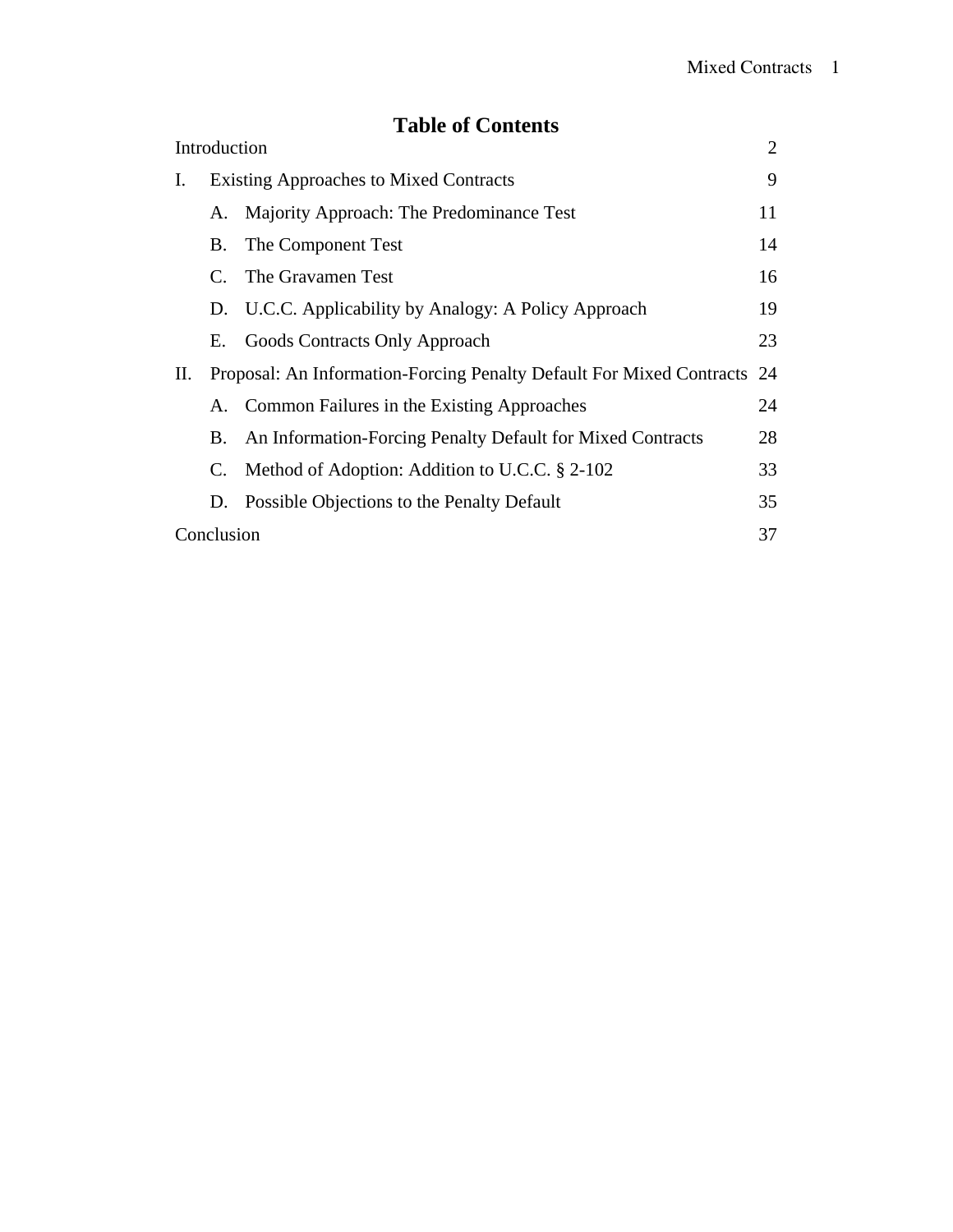### **INTRODUCTION**

When the principal drafter of the British Sale of Goods Act of 1893, M.D. Chalmers, visited the United States in 1902, he beseeched the American Bar Association to establish uniform sales laws across the states.<sup>1</sup> Chalmers suggested that legal codification provides an inexpensive alternative to common law development;<sup>2</sup> whereas codes address many expected legal issues, common law courts are restricted to the issues in dispute in each case and require years of costly litigation to develop fields of law.<sup>3</sup> Chalmers attributed the conflicting tangle of laws among states to the common law system.<sup>4</sup> He suggested that a uniform sales law would aid merchants<sup>5</sup> and lawyers<sup>6</sup> because they could quickly determine their rights and responsibilities throughout the states without extensive searches of each state's judicial decisions.<sup>7</sup> Other scholars have noted that courts often decide issues to establish a fair result in the case at hand,<sup>8</sup> thereby creating shortsighted precedents. In contrast, codification establishes rules with strong theoretical underpinnings that are appropriate for a variety of situations.<sup>9</sup>

In 1952, The National Conference of Commissioners on Uniform State Laws (NCCUSL) and the American Law Institute (ALI) released the Uniform Commercial Code (U.C.C. or the Code) for adoption by the states as a standardized set of laws for commercial transactions.<sup>10</sup> The

<u>.</u>

- <sup>3</sup> *Id.* at 16-17.
- $^{4}$  *Id.* at 17.
- <sup>5</sup> *Id.* at 14.

<sup>&</sup>lt;sup>1</sup> M.D. Chalmers, *Codification of Mercantile Law*, 19 LAW Q. REV. 10, 18 (1903).

<sup>2</sup> *Id.* at 16.

<sup>6</sup> *Id.* at 17.

<sup>7</sup> *Id.* at 17-18.

<sup>8</sup> Daniel A. Farber & Philip P. Frickey, *In the Shadow of the Legislature: The Common Law in the Age of the New Public Law*, 89 MICH. L. REV. 875, 876 (1991).

<sup>&</sup>lt;sup>9</sup> Ugo Mattei, *Basic Issues of Private Law Codification in Europe: Trust*, 1 GLOBAL JURIST FRONTIERS, art. 5, at 3 (2001), *available at* http://www.bepress.com/gj/frontiers/vol1/iss1/art5.

<sup>&</sup>lt;sup>10</sup> John M. Breen et al., *The Lost Volume Seller and Lost Profits Under U.C.C. 2-708(2): A Conceptual and Linguistic Critique*, 50 U. MIAMI L. REV. 779, 810. *See generally* Allison Dunham, *A History of the National Conference of Commissioners on Uniform State Laws*, 30 LAW & CONTEMP. PROBS. 233 (1965) (describing the history of the U.C.C.).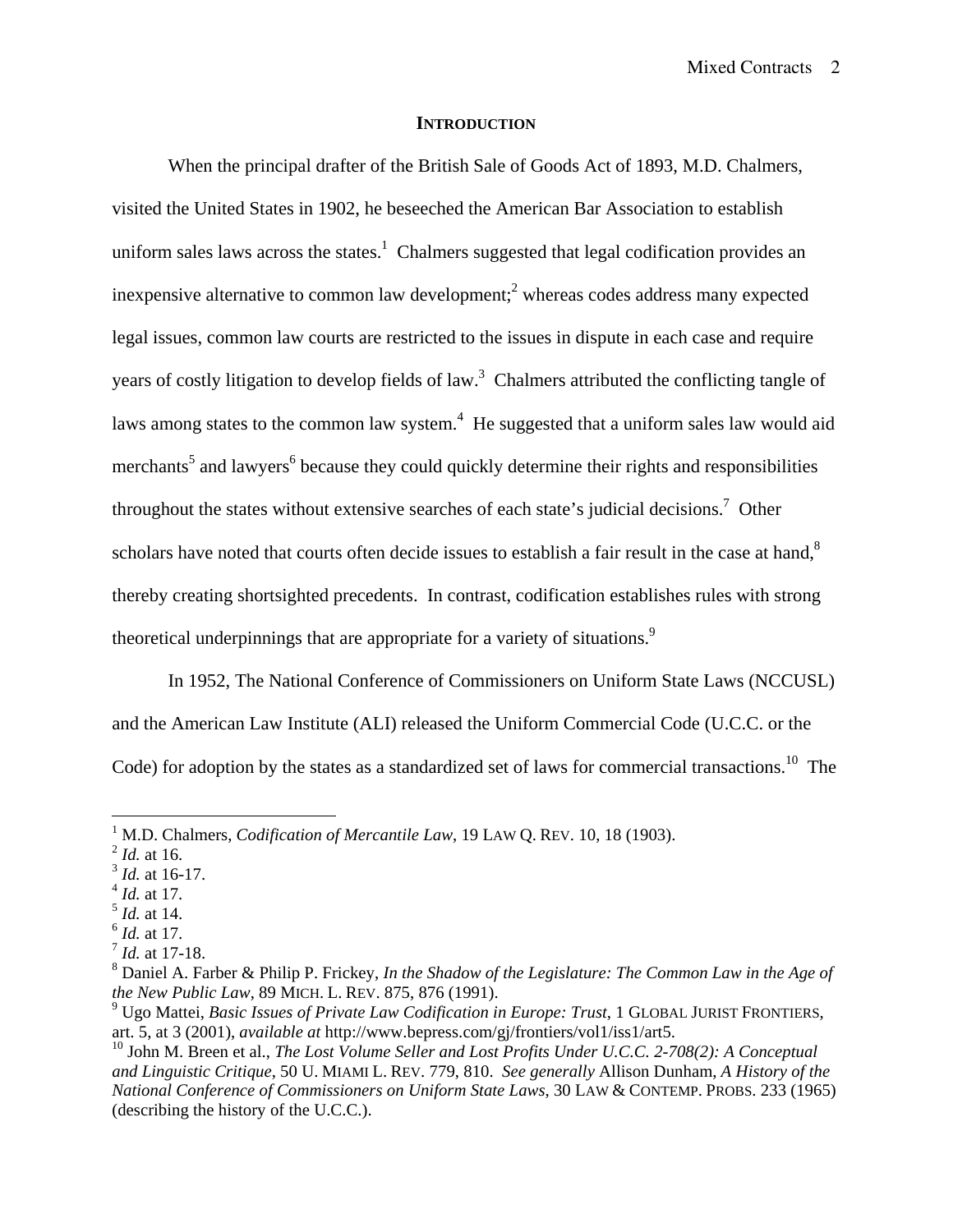drafters devoted Article 2 of the Code to "goods," which are defined as "all things that are movable at the time of identification to a contract for sale.<sup>"11</sup> The Article references particular features of goods transactions, such as conditions for returning nonconforming goods,  $^{12}$  special rules for goods delivered in installments, $13$  and implied warranties regarding the goods sold.<sup>14</sup> The drafters did not intend Article 2 to be used for transactions in "services," which are "intangible commodit[ies] in the form of human effort, such as labor, skill, or advice."15

The exclusion of services created a dual law of contracts: the U.C.C. governs goods transactions, while the common law applies to transactions beyond the scope of the U.C.C.<sup>16</sup> Consequently, Code provisions that were designed to protect consumers do not apply in service transactions. For example, the U.C.C. imposes implied warranties, which are default obligations flowing from sellers to buyers under certain circumstances.<sup>17</sup> These warranties apply without a promise or representation by sellers, so buyers are frequently entitled to compensation when they receive products that do not perform as expected.<sup>18</sup> The great majority of court decisions involving service transactions do not recognize a similar implied warranty in the common law; instead, the older doctrine of caveat emptor ("buyer beware") applies.<sup>19</sup> Some scholars believe

 $11$  U.C.C. § 2-103(k) (2006).

 $12 \text{ }$  § 2-608.

<sup>13 § 2-612;</sup> *see* § 2-208(1); § 2-609(3).

 $14$  §§ 2-314 to -315.

<sup>&</sup>lt;sup>15</sup> BLACK'S LAW DICTIONARY: POCKET EDITION 648 (3d ed. 2006).

<sup>&</sup>lt;sup>16</sup> HENRY D. GABRIEL & LINDA J. RUSCH, THE ABCS OF THE UCC: (REVISED) ARTICLE 2: SALES 6 (Amelia H. Boss, ed., 2004).

 $17$  The implied warranties that are relevant for this paper are the implied warranty of merchantability and the implied warranty of fitness for a particular purpose. See U.C.C. §§ 2-314 to -315 for an explanation of when these implied warranties apply.

<sup>&</sup>lt;sup>18</sup> See RICHARD E. SPEIDEL & LINDA J. RUSCH, COMMERCIAL TRANSACTIONS: SALES, LEASES, AND LICENSES 16 (2d ed. 2004), for justifications of the implied warranty of merchantability.

<sup>19</sup> *See* JAMES J. WHITE & ROBERT S. SUMMERS, UNIFORM COMMERCIAL CODE 344 (5th ed. 2000) (stating that implied warranties do not apply to services); Rachel B. Adler, *Device Dilemma: Should Hospitals Be Strictly for Retailing Defective Surgical Devices*, 5 ALB. L.J. SCI. & TECH. 95, 101 (1994) (same); Michael J. Miller, *Strict Liability, Negligence and the Standard of Care for Transfusion-Transmitted Diseases*, 36 ARIZ. L. REV. 473, 490 (1994) (same); *see also* Walter G. Wright, Jr., &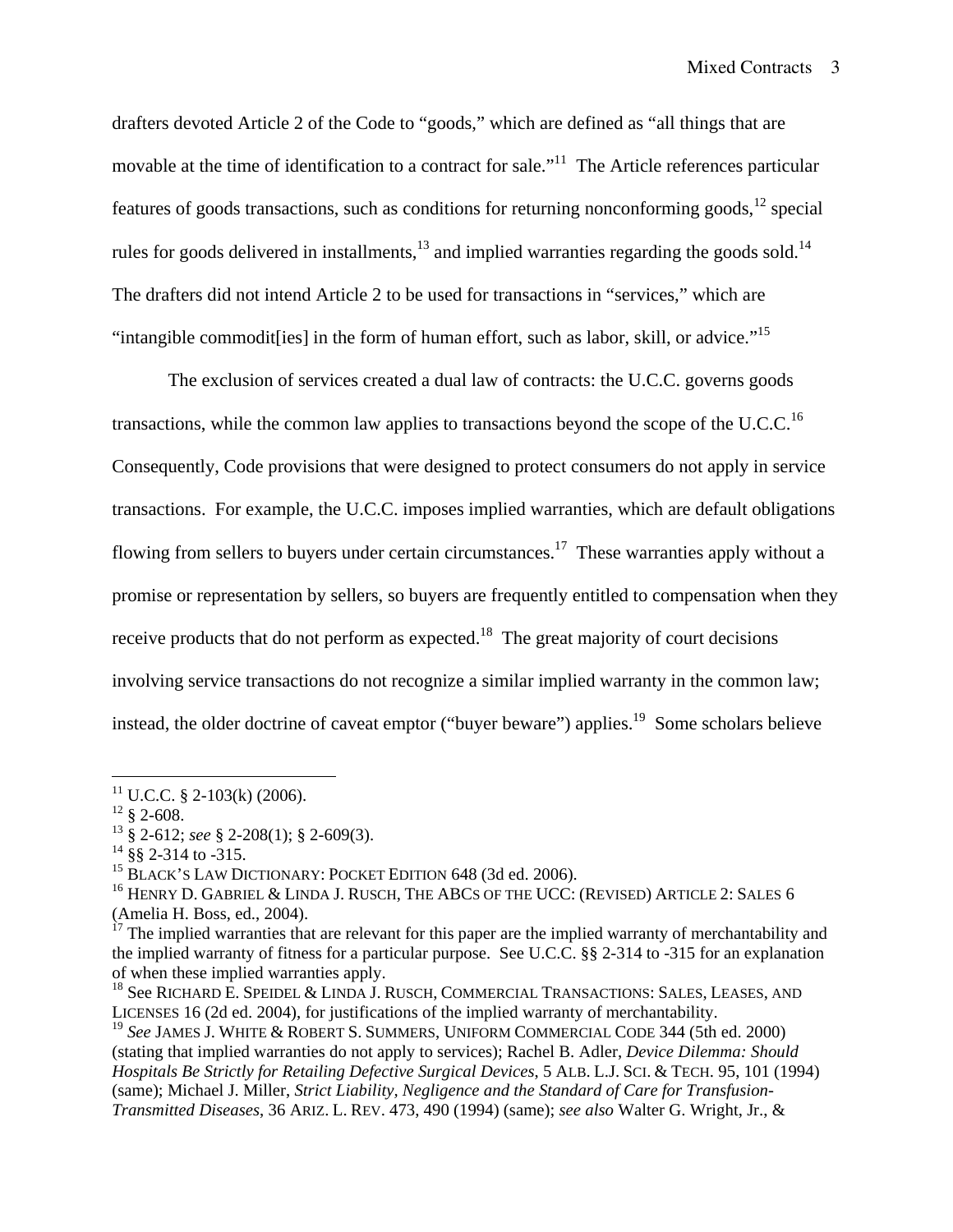that services should contain implied warranties to protect buyers and allocate losses efficiently.<sup>20</sup> The implied warranty would hold service providers "responsible for failing to live up to the duties society imposes upon them."<sup>21</sup> In other words, sellers would be liable whenever the consumer did not receive the expected result from the service, whether it was a completed bookcase or a patched heart. Other scholars argue that implied service warranties would deter surgeons from providing life-saving treatment.<sup>22</sup> This argument, however, ignores the possibility for surgeons to contract around implied warranties; adding a disclaimer of implied warranties in patient contracts would be easier for surgeons than leaving the field altogether. Nevertheless, it may be reasonable not to include implied warranties in service transactions because there are many small-time service providers who do not enter formal contracts (in which warranties could be disclaimed). It is likely that people who perform odd jobs could not afford the liability that would attach whenever results do not match buyer expectations.

A related question is whether Article 2 should apply to "mixed" contracts involving both goods and services.<sup>23</sup> The drafters avoided this issue by stating only "this article applies to transactions in goods."<sup>24</sup> As with other legal issues that are not resolved in statutory codes,  $2^5$ 

<u>.</u>

Stephanie M. Irby, *The Transactional Challenges Posed by Mold: Risk Management and Allocation Issues*, 56 ARK. L. REV. 295 (2003) (noting that most courts have held that architects do not "impliedly warrant design services"). In a marked departure from other states, Kansas recognizes implied warranties in service transactions. *See infra* note 30.

<sup>20</sup> *See, e.g.*, Miller, *supra* note 19, at 495-506 (arguing that implied warranties or strict liability for services would accord with buyer expectations, allocate loss to those who profit, spread losses, encourage safer services, and internalize costs).

 $^{21}$  *Id.* at 495.

<sup>22</sup> Thomas D. Overcast et al., *Malpractice Issues in Heart Transplantation*, 10 AM. J.L. & MED. 363 (1985) ("[I]n the harsh reality of scientific uncertainty it is entirely unreasonable to suggest a standard that requires the medical profession to guarantee a particular result.").

<sup>23</sup> Mixed transactions have also been referred to as "hybrid transactions." *E.g.*, Note, *Products and the Professional: Strict Liability in the Sale-Service Hybrid Transaction*, 24 HASTINGS L.J. 111 (1972). 24 U.C.C. § 2-102 (2006); *see* GABRIEL & RUSCH, *supra* note 16, at 4-5.

<sup>25</sup> *See* Chalmers, *supra* note 1, at 16-17.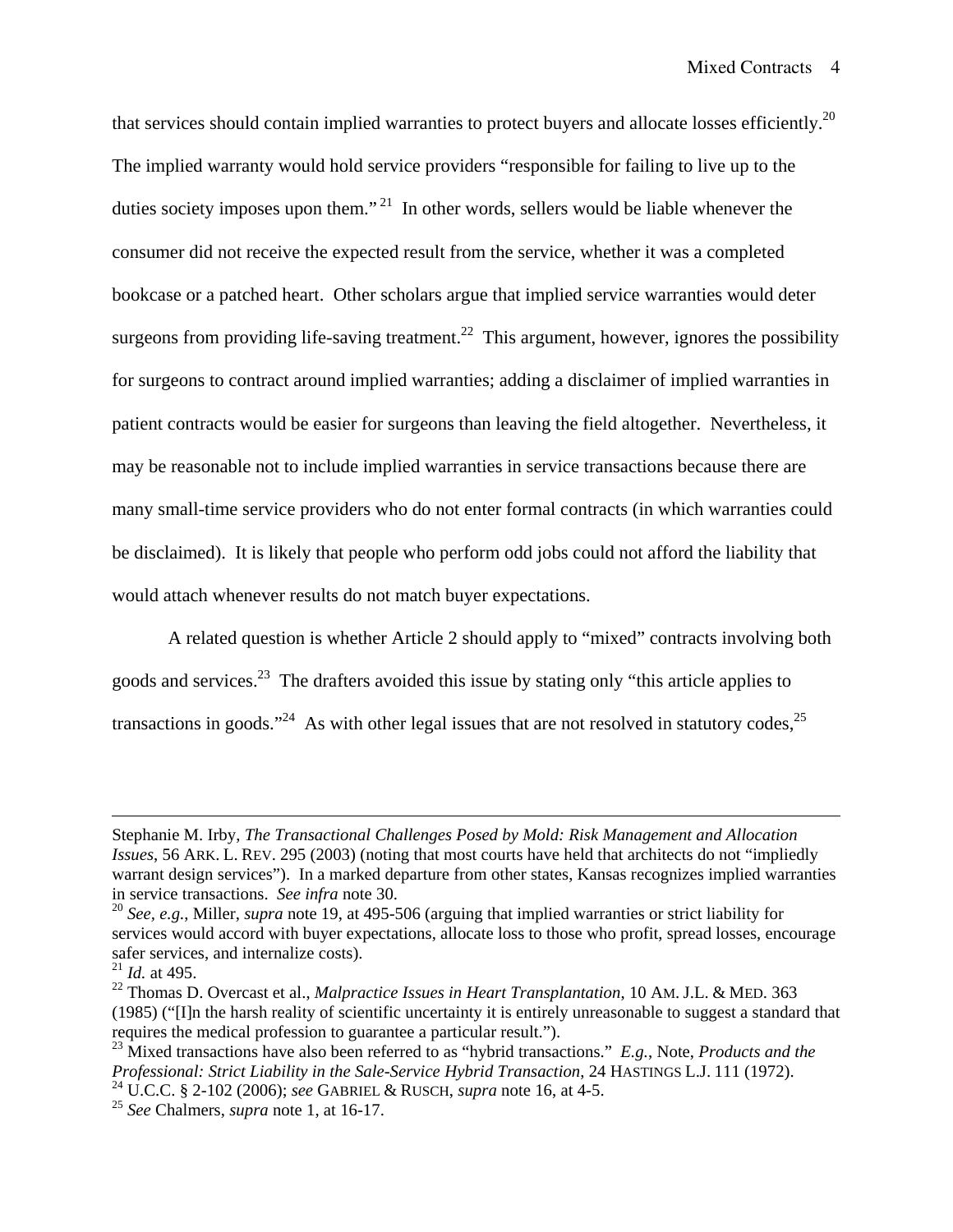mixed contracts have resulted in much expensive litigation.<sup>26</sup> A number of courts have considered whether mixed contracts contain implied warranties.<sup>27</sup> In the prototypical mixed contracts case, a buyer files suit alleging that a seller violated implied warranties because the goods involved in the transaction proved unmerchantable<sup>28</sup> or unfit for the buyer's particular purpose.29 The seller then argues that the U.C.C.'s implied warranties do not apply because the contract was not purely a "transaction<sup>[]</sup> in goods."<sup>30</sup> When the buyer alleges breach of implied warranties, the seller prefers application of the common law, rather than the U.C.C., because the common law generally does not contain implied warranties.<sup>31</sup> Courts have employed a few tests to determine whether the U.C.C. applies to each mixed transaction. $32$ 

Unfortunately, these approaches encourage deception by sophisticated parties. A sophisticated repeat seller who is contracting with a less-informed buyer for goods and services will realize that implied warranties may not apply to the transaction. Sellers are able to use this additional knowledge to their advantage by deliberately avoiding the topic of implied warranties during negotiations. Consumers are not aware that they can negotiate the application of these

<sup>28</sup> See § 2-314 (explaining the types of transactions that contain warranties of merchantability).

<sup>26</sup> *See* YVONNE W. ROSMARIN & JONATHAN SHELDON, SALES OF GOODS AND SERVICES § 8.7, at 158-64 (National Consumer Law Center 2d ed. 1989).

<sup>&</sup>lt;sup>27</sup> WHITE & SUMMERS, *supra* note 19, at 344 ("For the most part buyers seek Article 2 coverage because they wish to assert breach of the Code's warranty of merchantability); *see, e.g.*, Princess Cruises, Inc. v. General Electric Co., 143 F.3d 828 (4th Cir. 1998); Coakley & Williams, Inc. v. Shatterproof Glass Corp., 706 F.2d 456 (4th Cir. 1983); Brandt v. Boston Scientific Corp., 792 N.E.2d 296 (Ill. 2003). Buyers seek Article 2 coverage for mixed transactions because state common law generally does not contain implied warranties. *See* Bruce A. Singal, *Extending Implied Warranties Beyond Goods: Equal Protection for Consumers of Services*, 12 NEW ENG. L. REV. 859, 931 (1977).

<sup>&</sup>lt;sup>29</sup> See § 2-315 (describing circumstances in which warranties of fitness for a particular purpose apply). A buyer may also seek Article 2 application in order to "take advantage of the statute of frauds, rules on unconscionability, good faith provisions, statute of limitations, or the rules of contract construction." WHITE & SUMMERS, *supra* note 19, at 344.

 $30$  U.C.C. § 2-102. Note that in Kansas, the buyer may be able to assert a common law breach of implied warranties even in service transactions. *E.g.* Corral v. Rollins Protective Services Co., 732 P.2d 1260, 1268 (Kan. 1987). When that state's laws govern a mixed transaction, parties may be less likely to dispute whether to apply the U.C.C.

<sup>31</sup> *See supra* note 19.

<sup>32</sup> See *infra* Section I.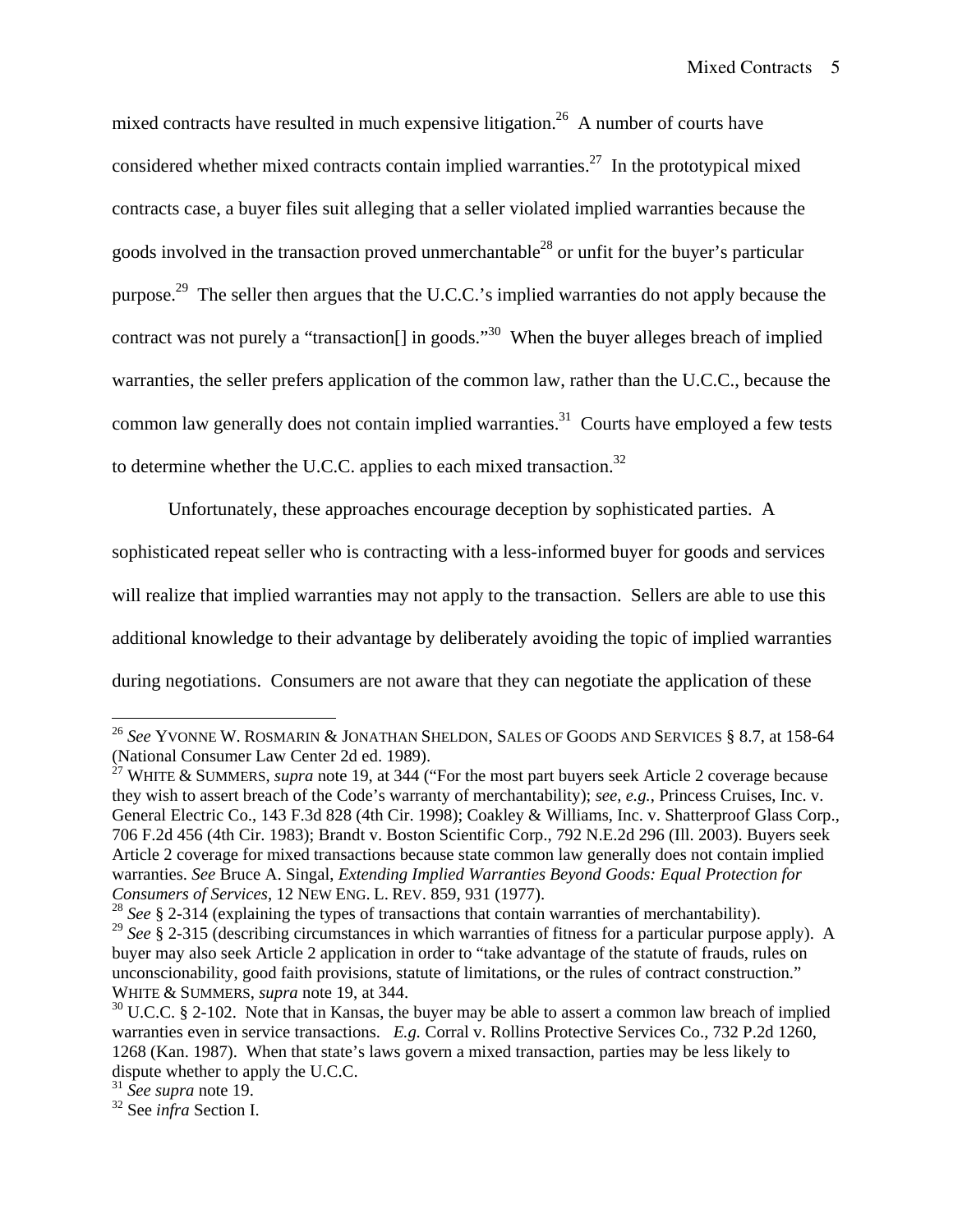warranties, perhaps assuming that some minimum warranty applies automatically, so they also do not raise the issue. Sellers therefore obtain higher prices and more contracts than they would be able to if their contracts specifically stated that implied warranties do not apply to the transaction. A seller may later refuse to honor implied warranties even though the parties did not negotiate the issue. If the goods are defective or unfit and the buyer asserts breach of implied warranties, the seller can respond that the implied warranties do not apply because the transaction is not covered by the U.C.C. $^{33}$  At this point, most buyers would likely decide that it is not worth their time to litigate the issue, thereby absolving the seller from liability for his or her unmerchantable or unfit products. Even if the buyer sues, the court may not apply the U.C.C.<sup>34</sup> Sellers, therefore, can often avoid implied warranties without mentioning them during negotiations merely because there is a chance that courts will not apply the U.C.C. to the transaction.

The issue of implied warranty disclaimers in mixed transactions is particularly salient considering the attention paid to warranty disclaimers in general. A warranty disclaimer is a provision to "negate or limit [a] warranty."35 In the 1990s, courts and scholars criticized the provisions of U.C.C. section 2-316 for allowing sellers to disclaim implied warranties with

<sup>&</sup>lt;sup>33</sup> If the seller honestly believes, based on his past experience with mixed contracts or his knowledge of the U.C.C., that implied warranties do not apply, his denial of liability would be in good faith. U.C.C. § 1-201 (2006) (noting that good faith, as applied in the U.C.C., means "honesty in fact and the observance of reasonable commercial standards of fair dealing"). As long as the U.C.C. arguably does not apply under one of the mixed contracts tests used by courts, the seller would have a reasonable basis for that belief. Such denials are almost encouraged by the case law, which exhibits no consistent basis on which to distinguish mixed transactions in which the Code applies from those in which it does not. WHITE & SUMMERS, *supra* note 19, at 345.

 $34$  For examples in which the court did not apply the U.C.C. under the majority rule "predominance test," see *Kirkendall v. Harbor Insurance Co.*, 887 F.2d 857 (8th Cir. 1989) (applying Arkansas law) (stating that a blood transfusion is predominantly a service); Ranger Constr. Co. v. Dixie Floor Co., 433 F. Supp. 442, 444-45 (D.S.C. 1977) (holding that the U.C.C. does not apply to a contract for installation of a resilient floor). *But see* Docteroff v. Barra Corp. 282 N.J. Super 230 (App. 1995) (ruling that the U.C.C. applies to a contract for sale and installation of a roof); Pittsley v. Houser, 872 P.2d 232 (Idaho App. 1995) (holding that the U.C.C. does apply to a contract for installation of a carpet). 35 U.C.C. § 2-316 (2006).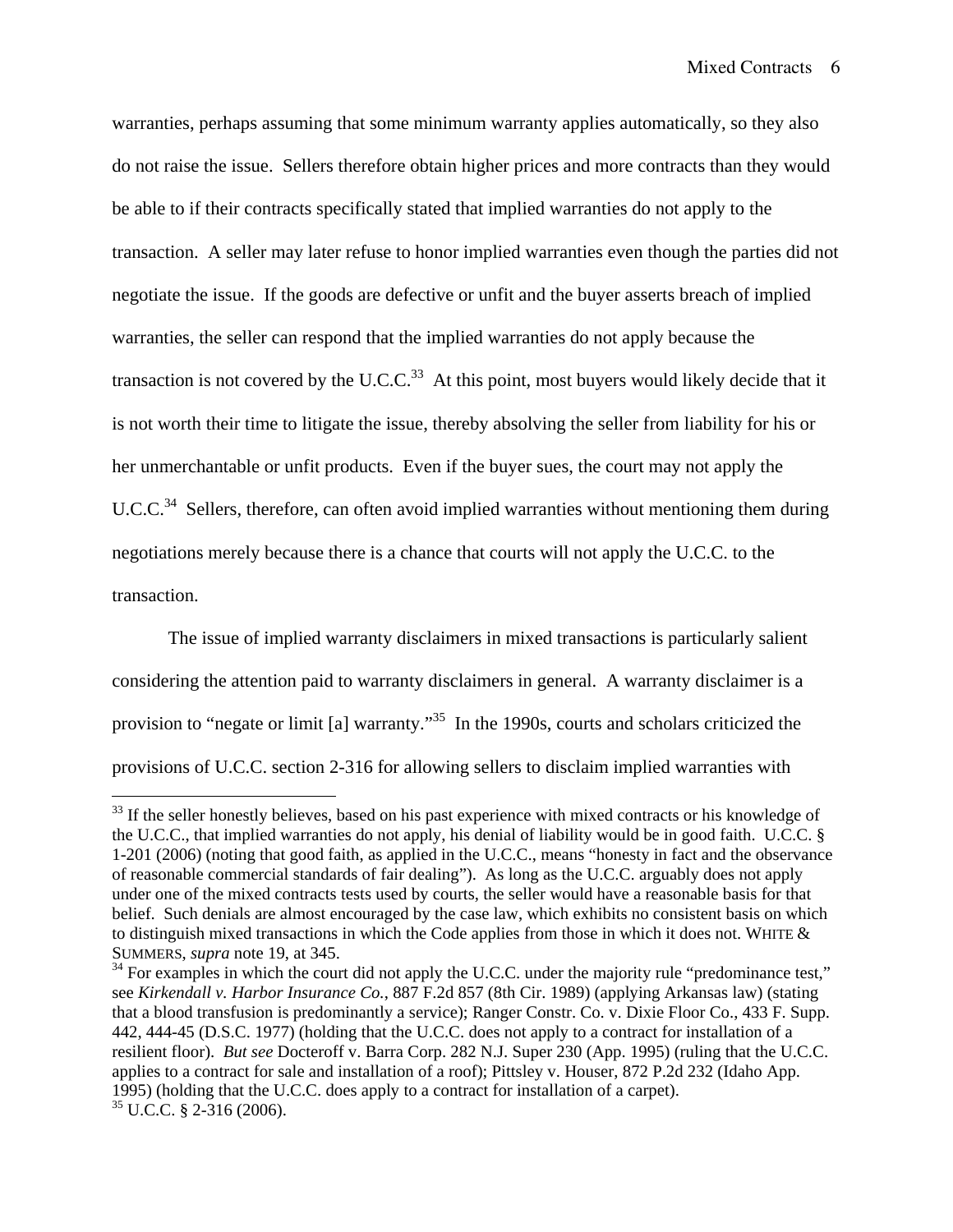boilerplate language.<sup>36</sup> Buyers who were not familiar with the U.C.C. might not notice or understand phrases such as "implied warranties are hereby expressly excluded."<sup>37</sup> In response to such criticism, the NCCUSL and ALI amended section  $2-316$  in  $2003$ <sup>38</sup>. Now, warranty disclaimers in consumer contracts must include specific phrasing in consumer-friendly terms designed to notify buyers that such warranties are excluded.<sup>39</sup> Unfortunately, these new disclaimer rules apply only to transactions that are already covered by the U.C.C. Thus, this remedy falls short of curing the inherent disadvantage facing unsophisticated buyers in mixed transactions. Consumers signing mixed contracts who do not see such disclaimers may assume that implied warranties will protect them from defective products. Instead, these consumers are left unprotected and uninformed.

A solution to this problem may lie in an "information-forcing penalty default" enforced against repeat sellers. Ian Ayres and Robert Gertner have described such penalty defaults as "designed to give at least one party an incentive to contract around the default rule and therefore to choose affirmatively the contract provision they prefer."<sup>40</sup> These defaults are intended for

<sup>39</sup> To exclude the implied warranty of merchantability in a consumer contract, the disclaimer must "be in a record, be conspicuous," and include the phrase "The seller undertakes no responsibility for the quality of the goods except as otherwise provided in this contract." U.C.C. § 2-316(2) (2006). Similarly, a disclaimer of implied warranties of fitness in a consumer contract "must be in a record . . . be conspicuous" and state "The seller assumes no responsibility that the goods will be fit for any particular purpose for which you may be buying these goods, except as otherwise provided in the contract." *Id.* 40 Ian Ayres & Robert Gertner, *Filling Gaps in Incomplete Contracts: An Economic Theory of Default* 

1

<sup>36</sup> *See* Cate v. Dover Corp., 790 S.W.2d 559 (Tex. 1990); Donald F. Clifford, *Non-UCC Statutory Provisions Affecting Warranty Disclaimers and Remedies in Sales of Goods*, 71 N.C. L. REV. 1011 (1993); Curtis R. Reitz, *Manufacturers' Warranties of Consumer Goods*, 75 WASH. U. L.Q. 357 (1997). <sup>37</sup> *Cate*, 790 S.W.2d at 560.

<sup>38</sup> *See* Linda J. Rusch, *Products Liability Trapped by History: Our Choice of Rules Rules Our Choices*, 76 TEMP. L. REV. 739, 741 n.7 (2003); *see also* Jack M. Graves, *Course of Performance as Evidence of Intent or Waiver: A Meaningful Preference for the Latter and Implications for Newly Broadened Use Under Revised U.C.C. Section 1-303*, 52 DRAKE L. REV. 235, 239 n.12 (2004) (noting that Article 2 underwent a major revision in 2003).

*Rules*, 99 YALE L.J. 87, 91 (1989).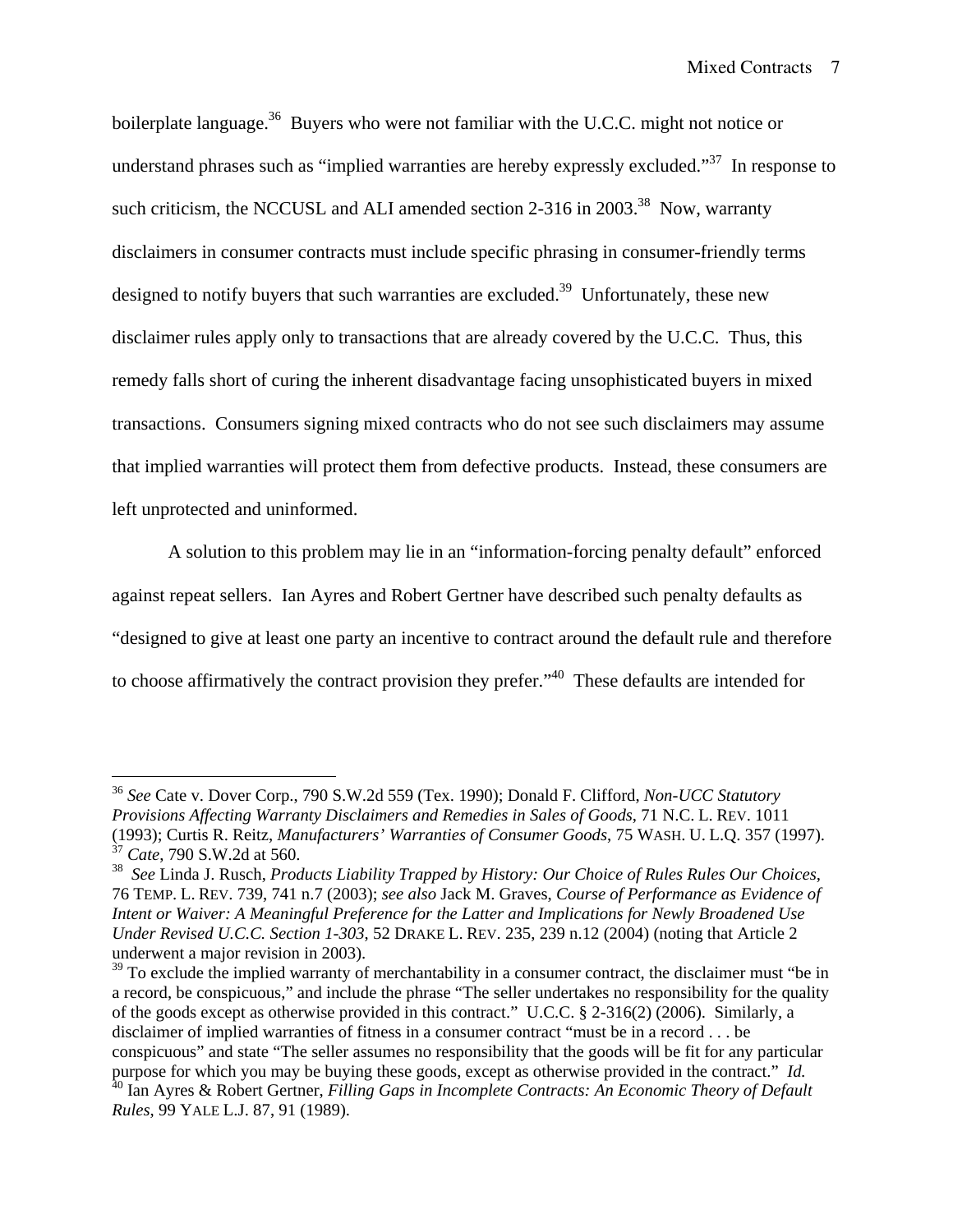negotiations in which one side is in a contractual setting regularly, such as a merchant,  $41$  and is therefore more informed than the other party.<sup>42</sup> "By setting the default rule in favor of the uninformed party, the courts induce the informed party to reveal information.<sup>43</sup> A penalty default, therefore, can serve to correct a less-informed party's misunderstanding of the law governing the transaction by providing an incentive for the more informed party to raise the issue.

This paper proposes that states adopt a new uniform law establishing an informationforcing penalty default: the U.C.C. applies when a merchant is the seller in a mixed goods and services contract. The penalty default would force merchant sellers to either accept the warranties or disclaim them specifically and explicitly in the contract, as is presently the case for implied warranties on goods covered by the U.C.C. This penalty default would therefore provide less-informed buyers with either more protection of their rights (by arming them with legal recourse if the merchant does not contract around the default), or more information about the underlying law governing their contracts (if the merchant contracts around the default). When consumers are notified about the goods, services, and protections they will receive at the time of contracting, they can make a more informed choice about whether to accept the seller's proposed terms or whether to enter the contract at all. Also, the penalty default would save significant litigation costs because it would compel parties to decide U.C.C. applicability ex ante rather than shifting that determination to a court after a dispute arises.

<sup>&</sup>lt;sup>41</sup> Merchants, as defined in the U.C.C., are likely to be in similar contract settings repeatedly. U.C.C.  $\S$  2-104(1) (2006) ("'Merchant' means a person that deals in goods of the kind or otherwise holds itself out by occupation as having knowledge or skill peculiar to the practices or goods involved in the transaction or to which the knowledge or skill may be attributed by the person's employment of an agent or broker or other intermediary that holds itself out by occupation as having the knowledge or skill.").

<sup>42</sup> Ayres & Gertner, *supra* note 40, at 98.

<sup>43</sup> *Id.* at 99.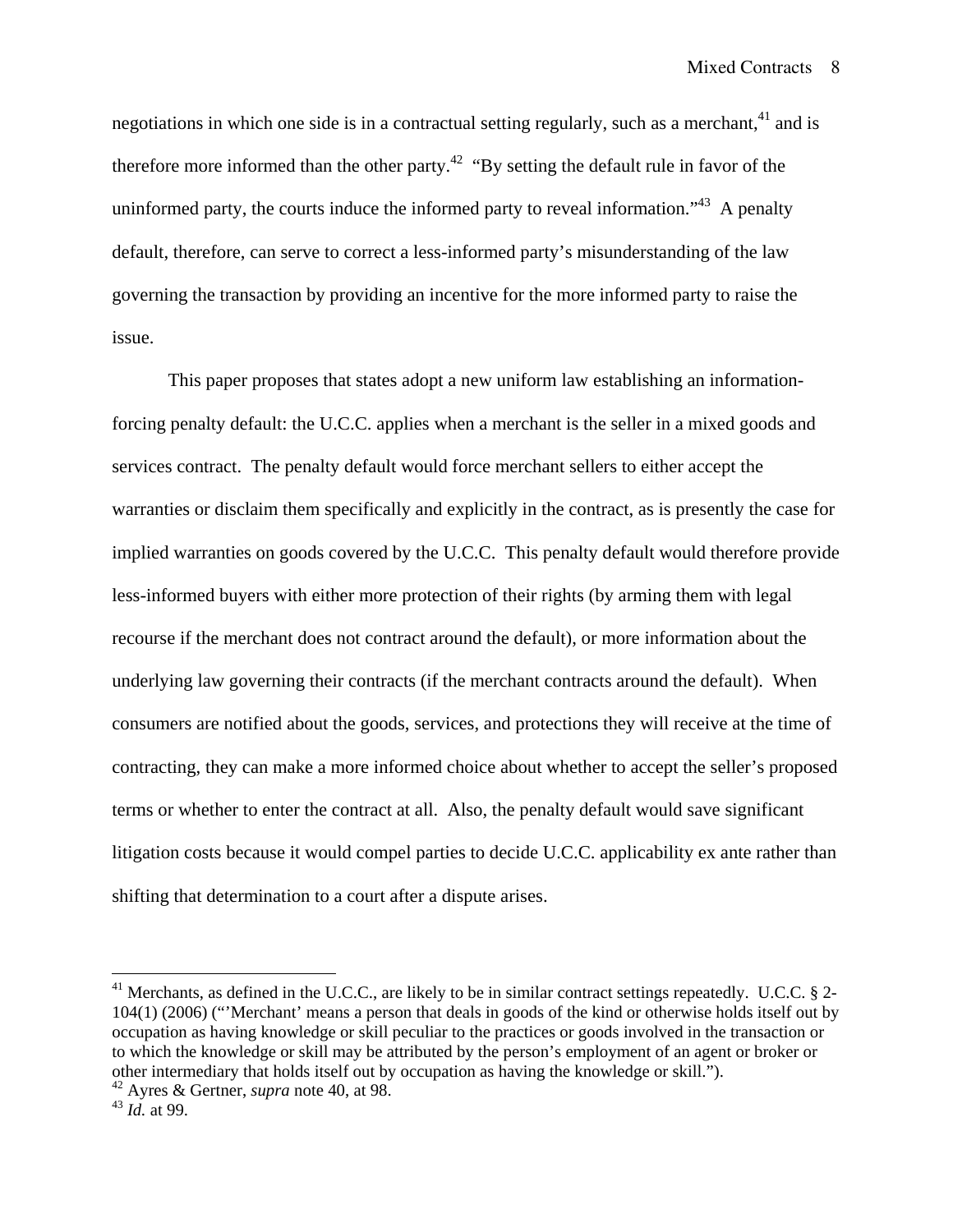### **I. EXISTING APPROACHES TO MIXED CONTRACTS**

Courts have applied a few different tests to resolve whether the U.C.C. applies to mixed contracts. This Section describes these different methods and their respective advantages and disadvantages. Subsection A evaluates the majority approach predominance test, which applies the Code when the *main purpose* of the transaction is the sale of goods. Subsection B assesses a test that applies the U.C.C. only to the *component* of the transaction involving goods. Subsection C considers a third approach, which applies the Code to the whole transaction if the *dispute* primarily concerns the goods furnished. Subsection D explains and critiques a policy-based method for applying U.C.C. provisions to contracts that do not fall under the Code's purview. Finally, Subsection E discusses a plain language interpretation of the U.C.C.'s provisions that has not been applied by courts.

Some commentators have noted that many courts go to great lengths to apply the U.C.C. to mixed contracts involving consumers in order to protect these unsophisticated parties.<sup>44</sup> The courts determine that the U.C.C. applies to the transaction by loose application of the predominance approach or, if that is inapt, by selective use of the other tests or via application by analogy.<sup>45</sup> The various approaches are ex post attempts by courts to protect consumers.<sup>46</sup> As explained below, the existence of these various tests can, perversely, leave consumers in mixed

<u>.</u>

<sup>44</sup> WHITE & SUMMERS, *supra* note 19, at 344 ("Sympathetic plaintiffs often bring breach of warranty suits, and these litigants may have greater success in invoking Code protection than parties to nonwarranty disputes."); *see* ROSMARIN & SHELDON, *supra* note 26, § 8.7.6, at 164 ("The court's decision may be more a reflection of the equities of the particular case than a pronouncement of legal principles."); Note, *Contracts for Goods and Services and Article 2 of the Uniform Commercial Code*, 9 RUTGERS-CAM. L.J. 303, 305-06 (1978).

<sup>&</sup>lt;sup>45</sup> Application by analogy is a method courts use to apply UCC rules to transactions beyond the scope of the Code. ROSMARIN & SHELDON, *supra* note 26, § 8.7.5, at 163.

<sup>&</sup>lt;sup>46</sup> Note, however, that some mixed contract disputes do not involve consumers, so courts may not give deference to either party. WHITE & SUMMERS, *supra* note 19, at 344. These cases also create precedents that may be difficult for later consumer litigants to overcome. *See* ROSMARIN & SHELDON, *supra* note 26, § 8.7.2.1, at 159 n.40.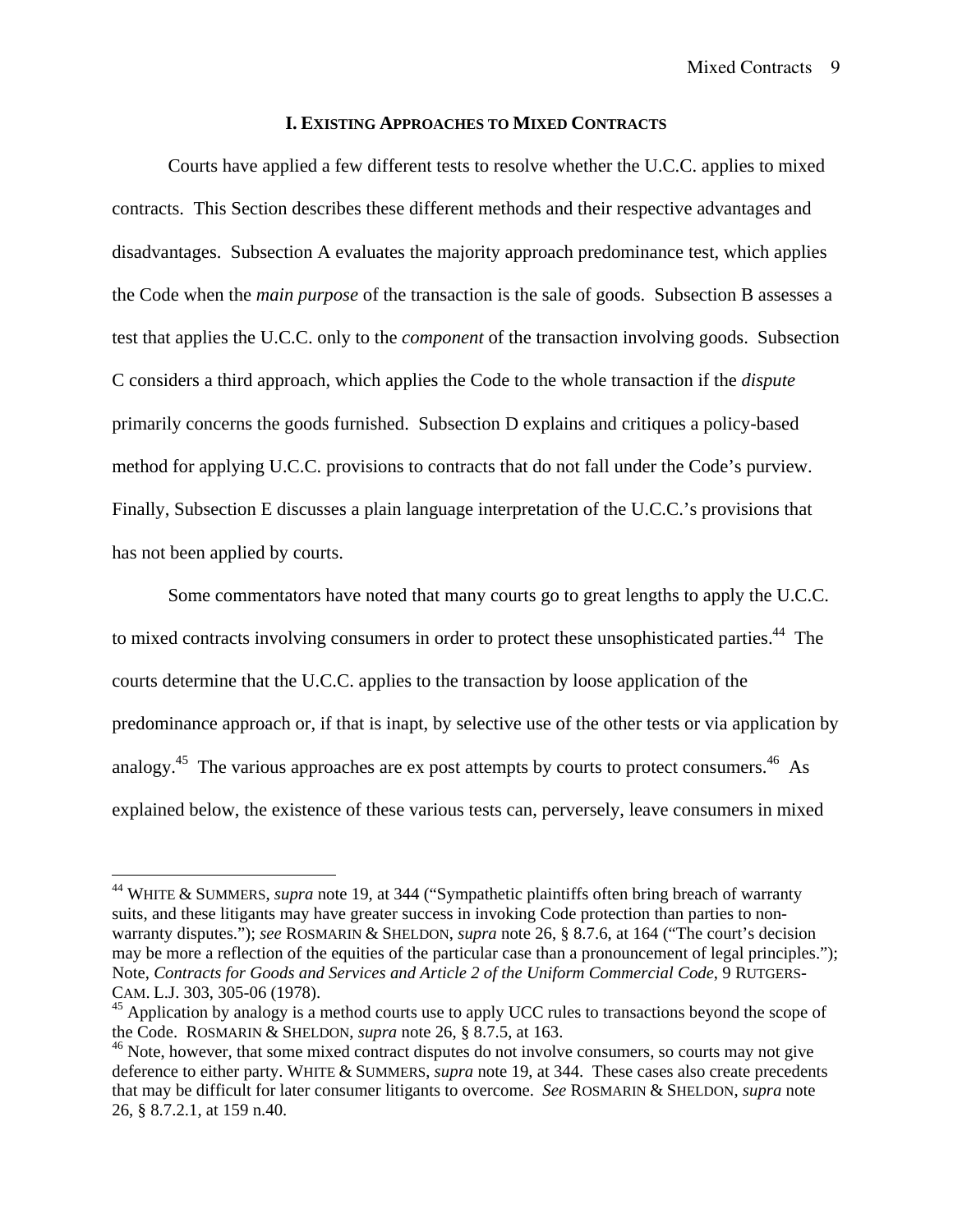transactions *less* protected before litigation.

When a dispute over implied warranties arises, the existence of multiple approaches may lead the seller to claim that there are no implied warranties based on his understanding of the case law. The seller's argument can be considered good faith, $47$  even if its substance would not be borne out by the courts, because there are multiple approaches to mixed transactions, and many jurisdictions have experimented with more than one approach. When the seller refuses to honor implied warranties, a buyer must endure litigation in order to reap the benefit of a favorable court ruling. Yet most disputes do not develop into cases;  $48$  when a dispute cannot be resolved without litigation, many potential plaintiffs decide that the dispute is not worth further time, energy, or expense. Although a court may have ultimately determined that implied warranties inhere to a given hybrid transaction, a party who is unwilling to litigate does not receive the benefit of this ex post preference.

Moreover, a buyer's decision to litigate does not guarantee a favorable verdict. Not all courts choose to apply the U.C.C. to mixed contracts, nor do they necessarily endorse U.C.C. application by analogy, even in consumer transactions.<sup>49</sup> No matter the result, both parties expend significant litigation costs persuading the court to apply their favored approaches; the court also incurs expenses adjudicating the case.

In the Sections below, this paper addresses advantages and disadvantages of each approach *if it were to be adopted as the sole test* in a jurisdiction (or, where noted, as a second step after application of the predominance approach). Under current case law, most jurisdictions

1

<sup>47</sup> *See supra* note 33.

 $^{48}$  Court papers are filed in only five percent of grievances. OWEN M. FISS & JUDITH RESNIK, ADJUDICATION AND ITS ALTERNATIVES: AN INTRODUCTION TO PROCEDURE 434 (2003) (citing David M. Trubek et al., *The Costs of Ordinary Litigation*, 31 UCLA L. REV. 72 (1983)).

<sup>49</sup> *E.g.* Ranger Constr. Co. v. Dixie Floor Co., 433 F. Supp. 442, 444-45 (D.S.C. 1977) (holding that the U.C.C. does not apply to a contract for installation of a resilient floor).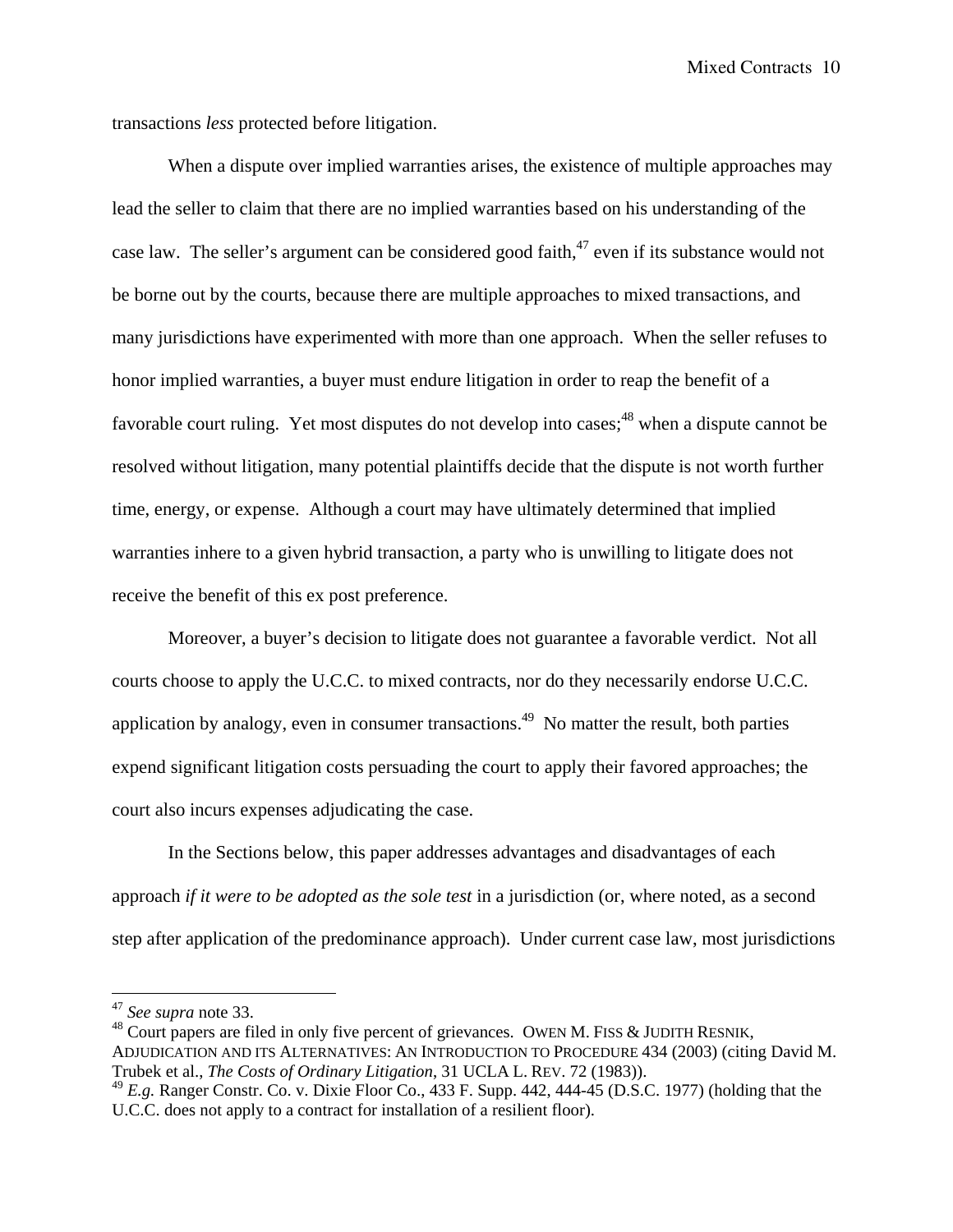have *not* adopted a single test for mixed contracts.<sup>50</sup> In current practice, therefore, mixed contracts are prone to the additional problems noted in the paragraphs above.

## *A. Majority Approach: The Predominance Test*

Under the most common approach to mixed contracts, courts apply the U.C.C. and its implied warranties when the "predominant purpose" of the transaction is the purchase of goods.<sup>51</sup> Section 2-102 states that the Code applies to "transactions in goods," and this test provides a reasonable interpretation of that language: a transaction "primarily for goods" can logically be considered a "transaction in goods."52 One frequently cited case, *Bonebrake v. Cox*, explains the predominant purpose test:

The test for inclusion [in the provisions of the U.C.C.] or exclusion [from these provisions] is not whether [the contract is] mixed, but, granting that [it is] mixed, whether [its] predominant factor, [its] thrust, [its] purpose, reasonably stated, is the rendition of service, with goods incidentally involved (e.g., contract with artist for painting) or is a transaction of sale, with labor incidentally involved (e.g., installation of a water heater in a bathroom). $53$ 

In *Bonebrake*, the court held that a bowling alley's contract with a bowling equipment dealer for bowling equipment, installation, and lane resurfacing was predominantly a sale of goods. Thus, the dispute was subject to U.C.C. provisions.

Courts have reached conflicting results in determining the predominant purpose of mixed

<sup>50</sup> ROSMARIN & SHELDON, *supra* note 26, § 8.7.6, at 164.

<sup>51</sup> *Id.* § 8.7.2.1, at 159; *e.g.* De Filipo v. Ford Motor Co., 516 F.2d 1313 (3d Cir. 1975); St. Anne-Nackawic Pulp Co. v. Research-Cottrell, Inc., 788 F. Supp. 729 (S.D.N.Y 1992); Hope's Architectural Products, Inc. v. Lundy's Constr., Inc., 781 F. Supp. 711 (D. Kan. 1991); Nat'l Historic Shrines Found., Inc. v. Dali, 4 U.C.C. Rep. 71 (N.Y. Sup. Ct. 1967). This approach has also been called the "predominate purpose test." GABRIEL & RUSCH, *supra* note 16, at 5.

 $52 \text{ Union City Barge Line}$ , Inc. v. Union Carbide Corp., 823 F.2d 129, 140 (5th Cir. 1987). One student note asserts that the predominant purpose approach is *not* a reasonable interpretation of 2-102 because it "fails to give the UCC its required liberal construction. Nowhere is it stated in Article 2 that that article of the UCC is inapplicable to contracts involving goods and services." Note, *supra* note 44, at 307-08. 53 499 F.2d 951, 960 (8th Cir. 1974) (citation omitted).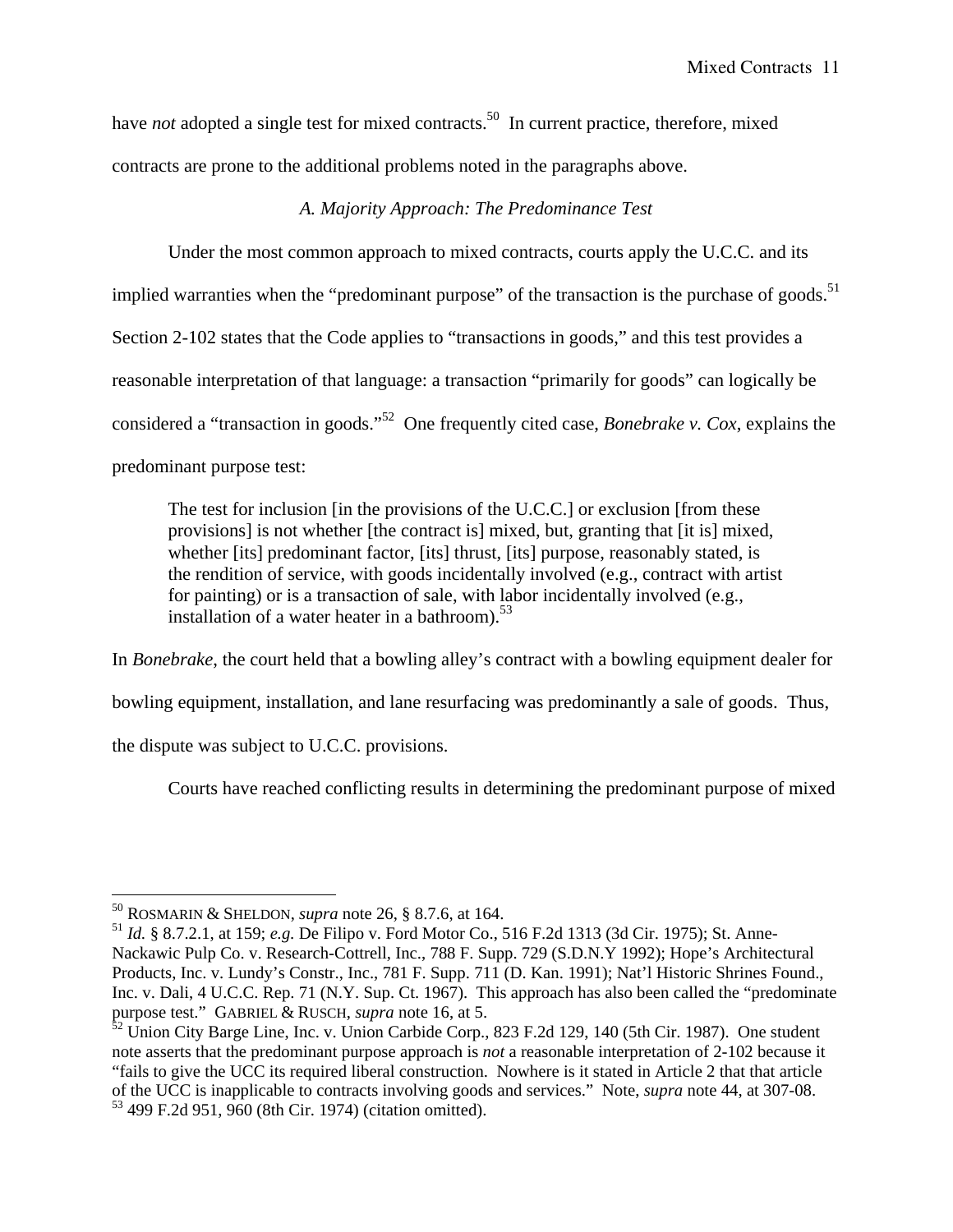goods and service contracts.<sup>54</sup> For example, *Riffe v. Black* held that the U.C.C. applies to the sale and installation of a swimming pool,<sup>55</sup> while *Gulash v. Stylarama* held that the U.C.C. does not apply to a similar transaction.<sup>56</sup> One explanation for such conflicts is that courts have looked at different factors to determine what constitutes the predominant purpose of the transaction.<sup>57</sup> In *Meyers v. Henderson Construction Co.*, the controlling factor was whether the goods installed were already a finished product; the court ruled that a contract to sell and install doors was primarily a sale of goods because the doors were already assembled.<sup>58</sup> Other courts have looked at the contract's language,<sup>59</sup> nature of the supplier's business,<sup>60</sup> and the intrinsic worth of the materials used.<sup>61</sup> Finally, some courts have looked at the bill to see whether goods and services are billed separately<sup>62</sup> or, alternatively, the percentage of the total price billed to goods.<sup>63</sup> The

1

<sup>54</sup> ROSMARIN & SHELDON, *supra* note 26, §8.7.2.3, at 161; WHITE & SUMMERS, *supra* note 19, at 345. Also see cases in ROSMARIN & SHELDON, *supra* note 26, §8.7.2.3, at 161 nn.52-54 (listing conflicting results in cases involving the sale and installation of "flooring, heating and air conditioning equipment, and burglar alarm systems").

<sup>55 548</sup> S.W.2d 175 (Ky. 1977).

<sup>56 33</sup> Conn. Supp. 108 (1975).

 $57$  Note, however, that some commentators have claimed that courts selectively choose factors that lead them to apply the U.C.C, *see* ROSMARIN & SHELDON, *supra* note 26, at 164, particularly in consumer contracts. *See* WHITE & SUMMERS, *supra* note 19, at at 345.

<sup>58 370</sup> A.2d 547 (N.J. Super. Ct. App. Div. 1977). *See also* Standard Structural Steel v. Debron Corp., 515 F. Supp. 803 (D. Conn. 1980).

<sup>59</sup> WHITE & SUMMERS, *supra* note 19, at 344. *Compare* Bonebrake v. Cox 499 F.2d 951, 958 ("The language thus employed is that peculiar to goods, not services. It speaks of 'equipment,' and of lanes free from 'defects in workmanship and materials.' The rendition of services does not comport with such terminology.") *with* Van Sistine v. Tollard, 95 Wis. 2d 678 (Ct. App. 1980) (stating that the words "install," "move," and "reposition" reveal that the home remodeling contract was primarily for services). <sup>60</sup> Ranger Constr. Co. v. Dixie Floor Co., 433 F. Supp. 442, 445 ("The defendant's responses to interrogatories indicated that the defendant was essentially a service corporation engaged in the installation and construction of flooring.").

<sup>&</sup>lt;sup>61</sup> E.g. *Coakley*, 706 F.2d at 461 (1983) ("[T]he value of the [materials involved] is . . . one of several factors which must be evaluated [to determine whether the parties] deal[t] primarily with goods or services.").

 $62$  WesTech Engineering, Inc. v. Clearwater Constr., Inc. 835 S.W.2d 190, 197 (Tex. Ct. App. 1992) (ruling that goods were the "essence" of the transaction because service items were "in addition to the contract price"); *see* ROSMARIN & SHELDON, *supra* note 26, at 161; WHITE & SUMMERS, *supra* note 19, at 344.

<sup>63</sup> *See* WHITE & SUMMERS, *supra* note 19, at 344. *Compare* Micro-Managers, Inc. v. Gregory, 147 Wis. 2d 500 (1988) (ruling that the U.C.C. did not apply when over ninety percent of a computer software bill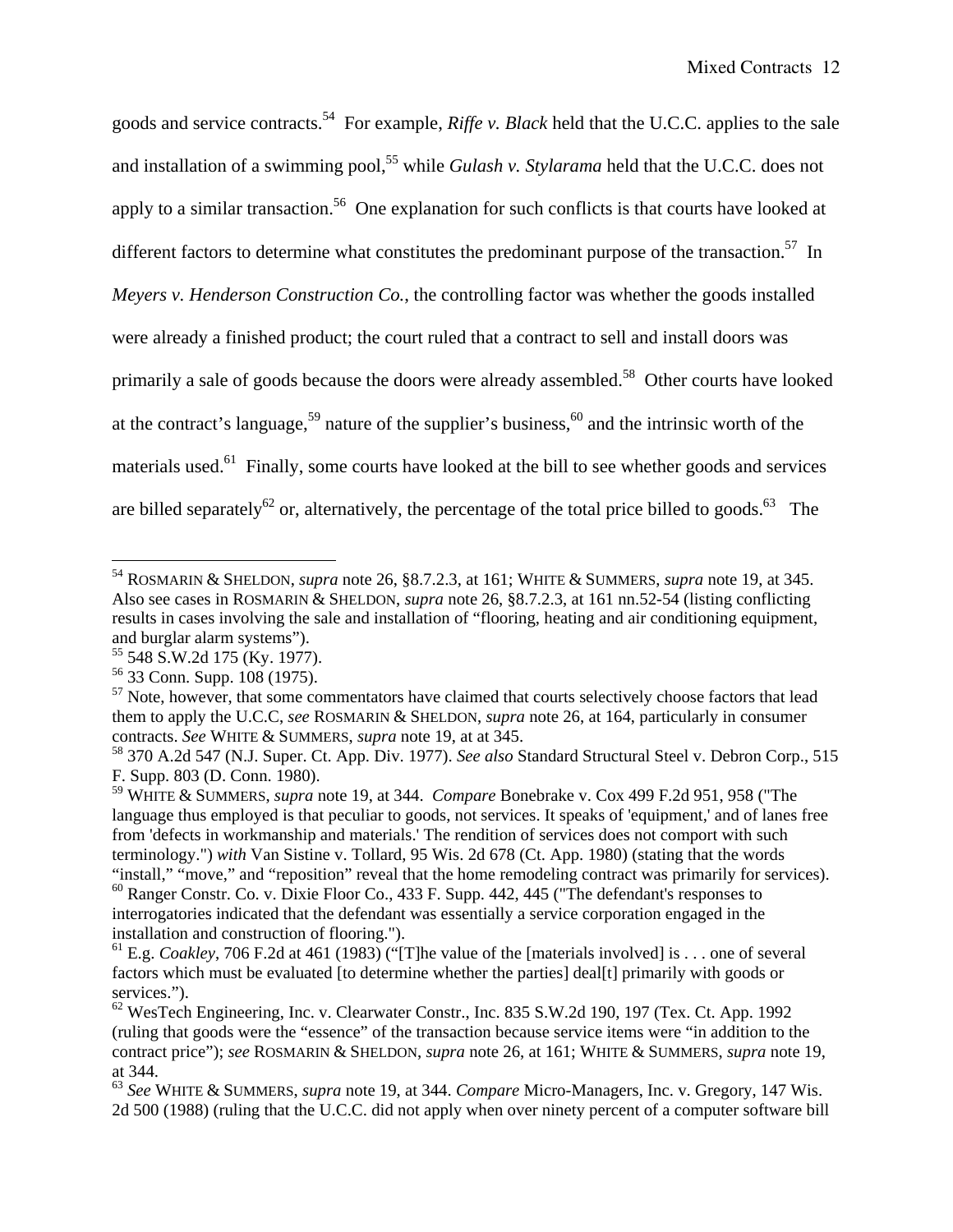court in *Riffe* ruled that the transaction was primarily for goods because of the difference in the costs of the goods involved versus the services,<sup>64</sup> but the court in *Gulash* stated that the transaction was primarily for goods because the pool was not a finished product when purchased.<sup>65</sup>

Even if a jurisdiction applied the predominant purpose approach exclusively,  $66$  the different factors relied on by courts provide sellers with various rationales for claiming that the U.C.C. and its implied warranties do not apply to the transaction. Because sellers have numerous possible defenses to U.C.C. applicability, the predominant purpose approach leads to less protection for buyers who are unwilling to litigate, just as when courts are open to using multiple tests. If the issues are litigated, the existence of various controlling factors may induce parties to expend significant resources instead of settling, because each party has a legitimate chance of prevailing in court.<sup>67</sup> The court, moreover, consumes public resources in deciding the issues because they are fact-sensitive and not well-suited to summary judgment. The different tests, even within the predominant purpose approach, therefore encourage wasteful ex post expenditure in determining U.C.C. applicability.

 Also, the predominant purpose test may lead to inappropriate application of the U.C.C. to disputes involving the service component of a primarily goods transaction, or decisions not to apply the U.C.C. to disputes involving the goods component of a primarily service transaction.

1

was for "labor"), *with* J. Lee Gregory, Inc. v. Scandinavian House, L.P., 209 Ga. App. 285, (1993) (holding that the U.C.C. applies when the cost of goods represents two-thirds of the total cost billed). <sup>64</sup> 548 S.W.2d at 177.

 $65$  33 Conn. Supp. at 112.

<sup>&</sup>lt;sup>66</sup> For explanation of the similar problems that can result when a jurisdiction applies multiple tests, see *supra* pp. 8-9. Although some jurisdictions have used only the predominant purpose test, courts have been willing to apply other approaches without precedent. ROSMARIN & SHELDON, *supra* note 26, at 159-62; *see, e.g.*, Foster v. Colorado Radio Corp., 381 F.2d 222 (10th Cir. 1967).

<sup>67</sup> *See* WHITE & SUMMERS, *supra* note 19, at 345.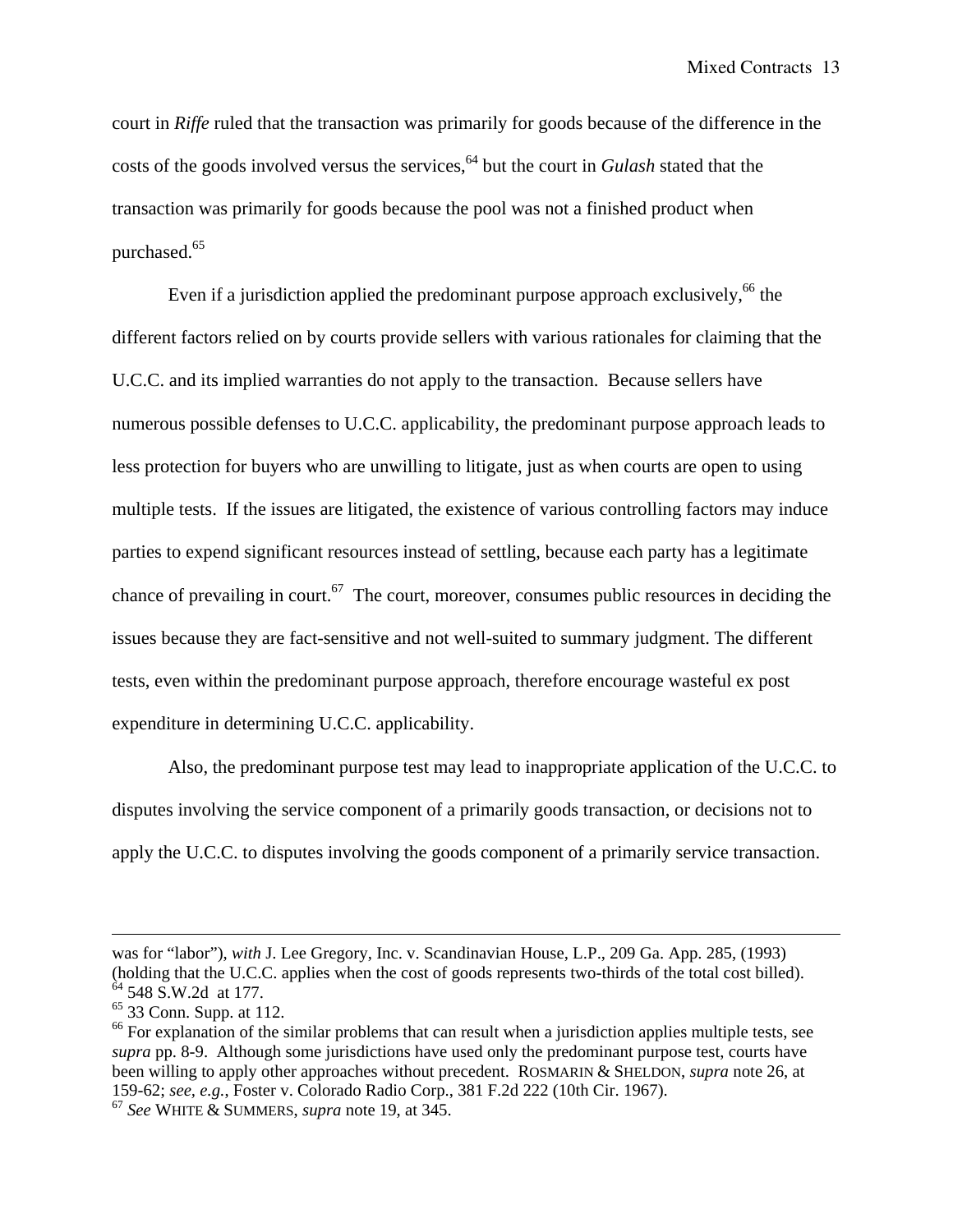In *O'Laughlin v. Minnesota Natural Gas Co.*,<sup>68</sup> the court applied the predominance test and concluded that the U.C.C.'s implied warranties applied to a contract for the sale and installation of a furnace, even though the element of the contract in dispute was the installation. The language of implied warranties in the U.C.C. refers specifically to goods, so it could be difficult for courts to determine what sellers implicitly warrant regarding the services attached to a predominantly goods contract. Further confusing the issue, some courts hold that the U.C.C. does not apply to the service component of the transaction.<sup>69</sup> These conflicting results may lead to even more resources wasted on litigation.<sup>70</sup> Similarly, the predominant purpose approach may leave buyers unprotected when a dispute involves the goods in a transaction primarily for services.<sup>71</sup> Although the predominant purpose test is a reasonable interpretation of section 2-102, it yields conflicting results, leaves many buyers unprotected, and expends resources inefficiently.

## *B. The Component Test*

An alternative test used by courts applies the U.C.C. to the goods component of a mixed transaction, regardless of whether the primary purpose of the transaction is the sale of goods.<sup>72</sup> This "component test" represents a reasonable interpretation of section 2-102 if one considers the transaction to consist of two separate contracts, one for goods and another for services. The approach allows buyers to be protected by implied warranties for the goods they purchase, as

<sup>68 252</sup> N.W.2d 826 (Minn. 1977).

 $^{69}$  Lemley v. J&B Tire Co., 426 F. Supp. 1378 (W.D. Pa. 1977) (stating that the U.C.C. would not apply to the service component of a brake repair transaction); Stephenson v. Frazier, 399 N.E.2d 794 (Ind. Ct. App. 1980) (ruling that the U.C.C. applies to the sale of a moveable home, but not to services performed as part of that transaction). *But see* Hudson v. Town and Country True Value Hardware, Inc., 666 S.W.2d 51 (Tenn. 1984) (applying a single measure of damages to all aspects of a mixed transaction).

<sup>70</sup> *Hudson*, 666 S.W.2d at 54. *See infra* quote accompanying note 79.

<sup>71</sup> *See supra* notes 49, 56.

<sup>72</sup> *See* Foster v. Colorado Radio Corp., 381 F.2d 222 (10th Cir. 1967) (ruling that Article 2 applies to the office equipment purchased as part of the sale of a radio station).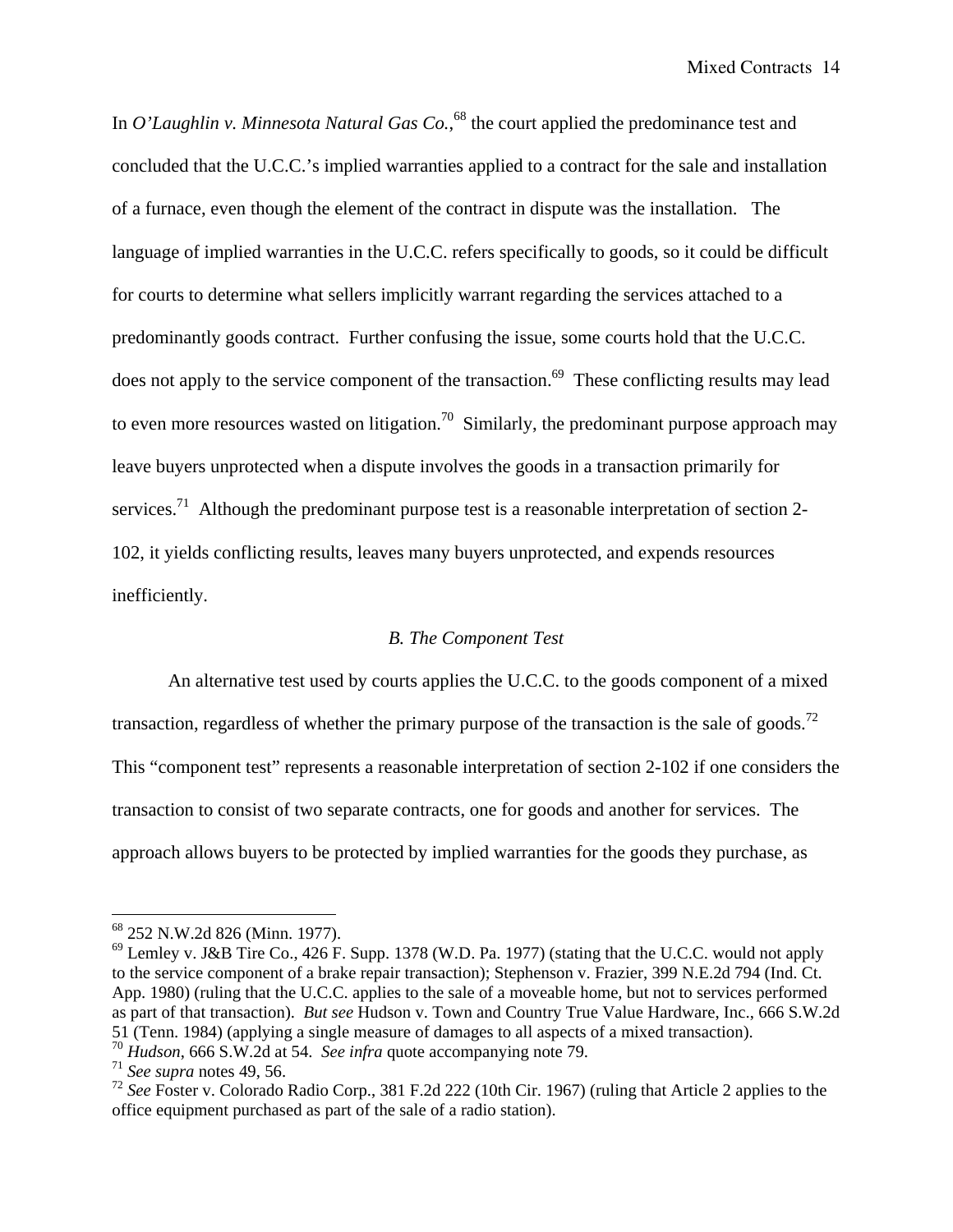they might expect based on their limited experience with commercial law. It also obviates the problems involved with applying the U.C.C. to the services component of the transaction. *Newmark v. Gimbel's Inc.* allowed a buyer to sue a beauty parlor operator for violating implied warranties regarding a defective solution used as part of a beauty treatment.<sup>73</sup> Essentially, the court agreed to apply the U.C.C. to the goods portion of a mixed contract, even though the service portion was predominant.

Unfortunately, by splitting the contract into two parts, the component test may lead to additional work for courts. This approach requires courts to decide separately many issues beyond implied warranties, such as the statute of frauds, the parol evidence rule, and the statute of limitations.<sup>74</sup> When parties are unable to determine the relevant statute of limitations for their claims, they may waste resources on litigation merely to determine which set of law the court will apply.<sup>75</sup> For example, if the component test, rather than the predominant purpose test, had been applied in *Docteroff v. Barra Corp.*, 76 the court would have had to apply two different statutes of limitations to the transaction, significantly complicating the court's determination of breach. The difficulty associated with splitting contracts leads some courts to reject the component approach, $^{77}$  while other courts in similar cases divide the contract.<sup>78</sup>

 $73$  54 N.J. 585 (1969). For a suggestion that this case was decided based on policy rationales and a discussion of the early approaches to predominantly service transactions, see A. Mark Segreti, Jr., Note, *The Application of Implied Warranties to Predominantly "Service" Transactions*, 31 OHIO ST. L.J. 580 (1970).

<sup>&</sup>lt;sup>74</sup> See infra quote accompanying note 79.

<sup>75</sup> *See* Thomas J. Stipanowich, *Reconstructing Construction Law: Reality and Reform in a Transactional System*, 1998 WIS. L. REV. 463, 512 ("Hybrid transactions raise difficult questions regarding applicable statutes of limitations . . . . Treatment of these issues is fragmented and . . . likely to lead to unpredictable or irrational results.").

 $^{76}$  282 N.J. Super 230 (App. 1995) (holding that the suit was governed by the U.C.C.'s four year statute of limitations rather than the state's six year statute of limitations for other contract disputes).

<sup>77</sup> *In re* TMJ Implants Products Liability Litigation, 872 F. Supp. 1019 (D. Minn. 1995) (ruling that the U.C.C. does not apply to any component of a transaction involving a doctor implanting a medical device).

<sup>78</sup> Garcia v. Edwater Hospital, 613 N.E.2d 1243 (Ill. App. 1993) (holding that a hospital's liability regarding an implanted heart valve could be based on an implied warranty of merchantability).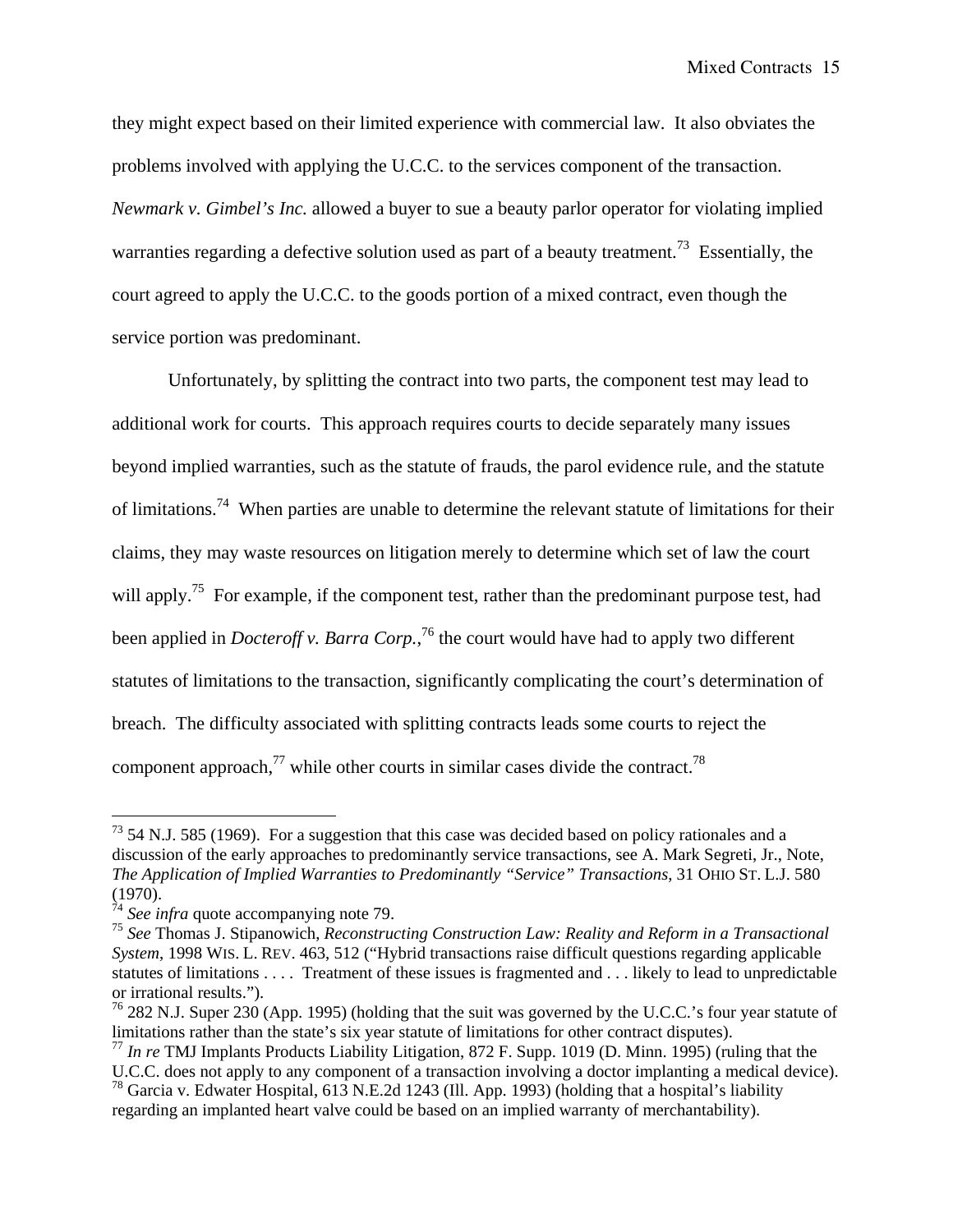If a jurisdiction adopted the component approach as its exclusive test for mixed contracts, the problems of splitting contracts would be magnified. All mixed contract cases in which there were disputes involving both the goods portion and the services portion would require courts to engage in the tenuous process of component splitting. As one court noted, the application of more than one body of law to a mixed transaction may introduce "insurmountable problems of proof in segregating assets and determining their respective values at the time of the original contract and at the time of resale, in order to apply two different measures of damages."79 Also, use of the component approach would induce parties to seek court resolution of issues arising out of whether an element of the transaction is a service or a good.<sup>80</sup> For example, a seller may damage a rug in the process of installing it, and a court would have to determine whether an implied warranty of merchantability applied because the goods were damaged or did not apply because it involved the process of installation.<sup>81</sup> The increase in public costs, resistance of courts to applying two sets of law, and continuing necessity for court determinations suggest that the component approach would not be appropriate as an exclusive approach to mixed contracts.

## *C. The Gravamen Test*

 One scholar has crafted a third test for mixed transactions in order to avoid the various conflicts arising out of the predominance and component approaches.<sup>82</sup> The test asks whether the gravamen *of the dispute* relates to goods or services. Although the gravamen approach seems reasonable, in that it applies the U.C.C. to disputes involving goods, it does not entirely comport with the language of section 2-102. That section notes that Article 2 applies to "transactions in

 $^{79}$  Hudson v. Town and Country True Value Hardware, Inc., 666 S.W.2d 51, 54 (Tenn. 1984).

<sup>80</sup> *See* Debra L. Goetz et al., Special Project, *Article Two Warranties in Commercial Transactions: An Update*, 72 CORNELL L. REV. 1159, 1163 ("The traditional distinction between services and tangible goods blurs in today's complex commercial world.").

 $\frac{81}{1}$  For examples of cases in which these problems may arise, see *supra* note 54.

<sup>82</sup> WILLIAM D. HAWKLAND, UNIFORM COMMERCIAL CODE SERIES § 2-102:04 (1982).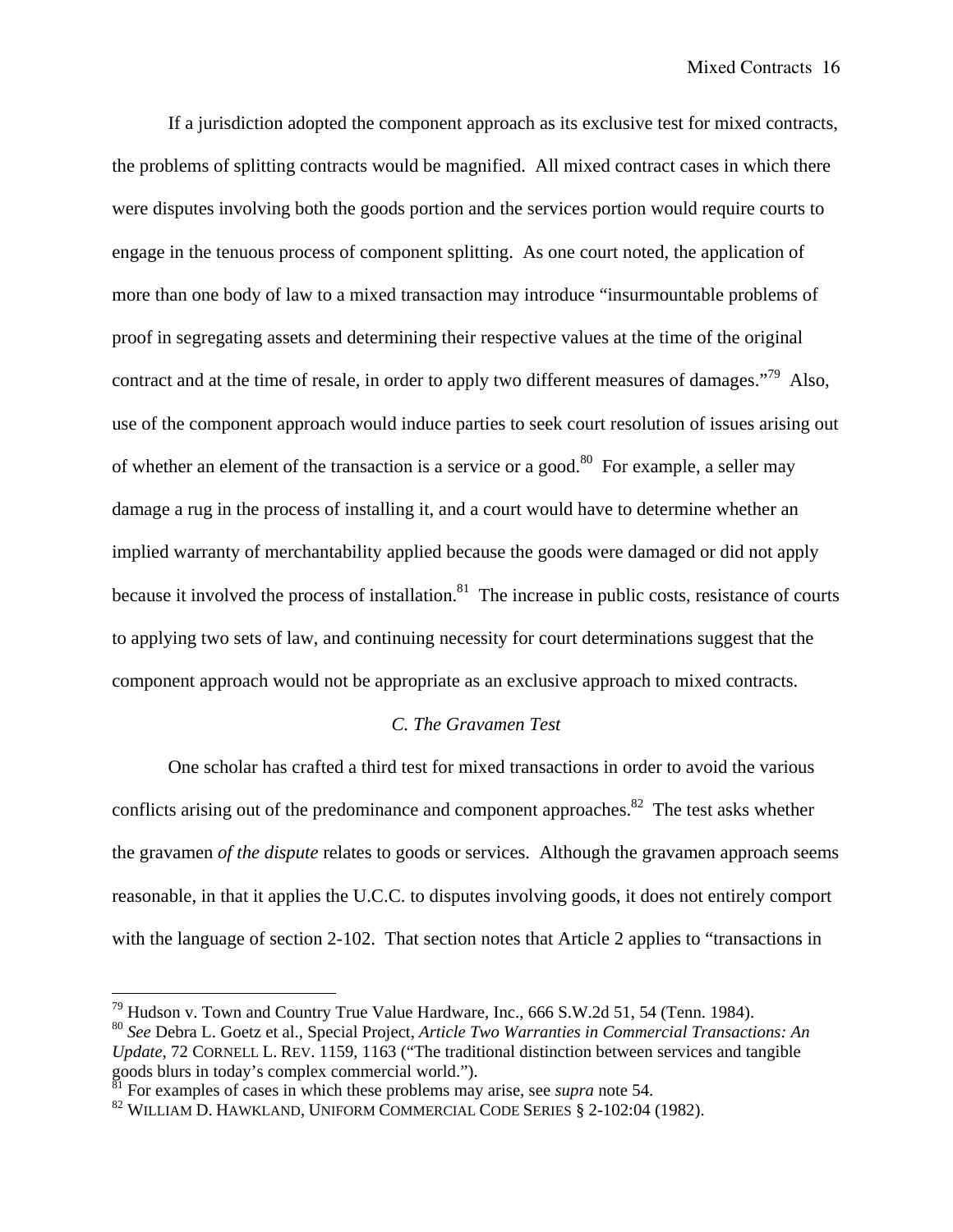goods,"83 implying that a set of laws governs the *transaction* rather than the *dispute* (which generally arises sometime after the transaction). It may violate the plain meaning of section 2- 102 to apply a form of law to a transaction based on the subject of a later dispute instead of the subject of the transaction itself.<sup>84</sup>

In *Anthony Pools v. Sheehan*, the court applied a form of gravamen test to a transaction for the sale and installation of a pool and diving board.<sup>85</sup> The court noted, however, that it was only using the test because goods were not predominant and it was a commercial transaction for consumer goods.86 This rationale suggests that *Anthony Pools* used a multi-part test:

- 1) Are goods the predominant purpose of the transaction? (A predominance test)
- 2) Are the goods supplied in a commercial transaction (rather than a professional services transaction)?
- 3) Is the merchandise supplied in the transaction a consumer good?
- 4) Are the goods supplied the gravamen of the dispute?

Under the *Anthony Pools* test, the U.C.C. applies if the first question is answered in the affirmative, *or* if questions two, three, and four are all answered in the affirmative. The court also brought in a component element: when applying the U.C.C. based on questions two through four, it applies only to the goods portion of the transaction. The court ruled that the diving board carried an implied warranty of merchantability because it fulfilled factors two through four.<sup>87</sup>

In *J.O. Hooker & Sons, Inc. v. Roberts Cabinet Co.*,<sup>88</sup> the court applied a simpler gravamen test. It stated the test as follows: "in . . . a mixed transaction, whether or not the

 $83$  U.C.C. § 2-102 (2006).

<sup>84</sup> *See* Note, *Disengaging Sales Law from the Sale Construct: A Proposal To Extend the Scope of Article 2 of the UCC*, 96 HARV. L. REV. 470, 478 (1982).

 $6$  455 A.2d 434, 441 (Md. 1983).

<sup>86</sup> *Id.*

 $^{87}$  *Id.* 

<sup>88 683</sup> So.2d 396 (Miss. 1996)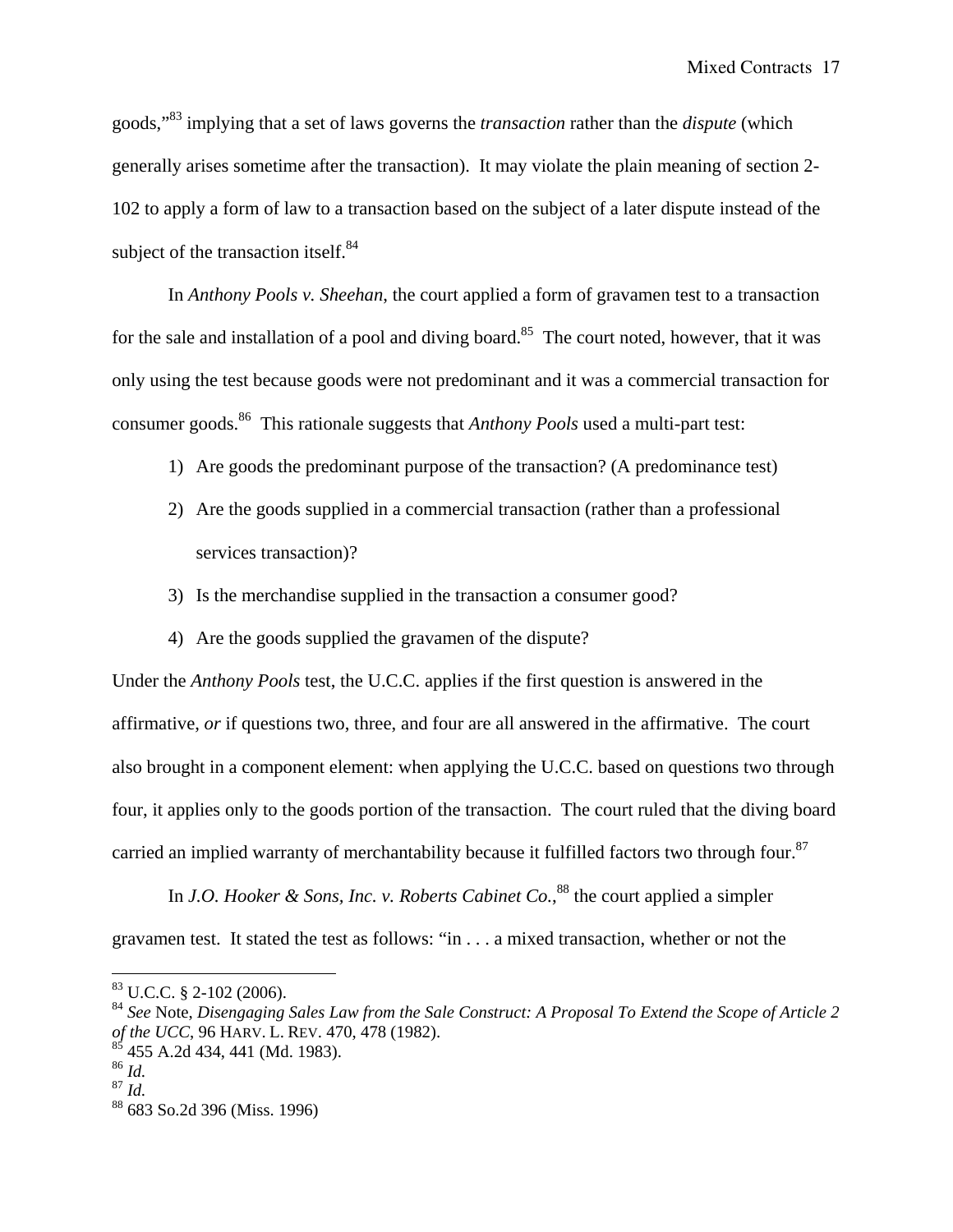contract should be interpreted under the [U.C.C.] or our general contract law should depend on . . . whether the *dispute* in question primarily concerns the goods furnished or the services rendered."89 The court did not apply the U.C.C. because the dispute involved the services element of the transaction (disposing of cabinets) rather than the goods element (the new cabinets). $90$ 

 Although the gravamen approach appears to provide implied warranty protection for buyers when goods are in dispute, it has the potential to cause many problems. If it were adopted as a state's exclusive method for deciding mixed contract issues, buyers and sellers could not be sure which law governed their transaction until a dispute arose. This would be problematic for parties trying to determine their rights and responsibilities under a contract because different gap-fillers, such as statutes of limitations, would apply to the transaction depending on whether it is governed by a state's common law or commercial code. $91$ 

Moreover, once litigation begins, a court applying this approach must determine the true items in dispute. This reliance on ex post determination by courts invites fraudulent claims; a seller who does not want the court to apply the U.C.C. may counterclaim for as many servicerelated issues as possible in hopes that the court would apply the common law, which generally does not contain implied warranties, to the entire transaction. Sellers have an incentive to load additional counter-claims for the express purpose of influencing the court's choice of law, since such a decision is reached by looking at the dispute in its entirety. The burden on courts would be doubly increased by this outcome: first, courts would have to take an additional step of screening claims to determine the gravamen of the dispute; second, courts would need to adjudicate all the additional claims that were added for the purpose of influencing the choice of

<sup>89</sup> *Id.* at 400.

<sup>90</sup> *Id.*

<sup>91</sup> *See* Stipanowich, *supra* note 75, at 512.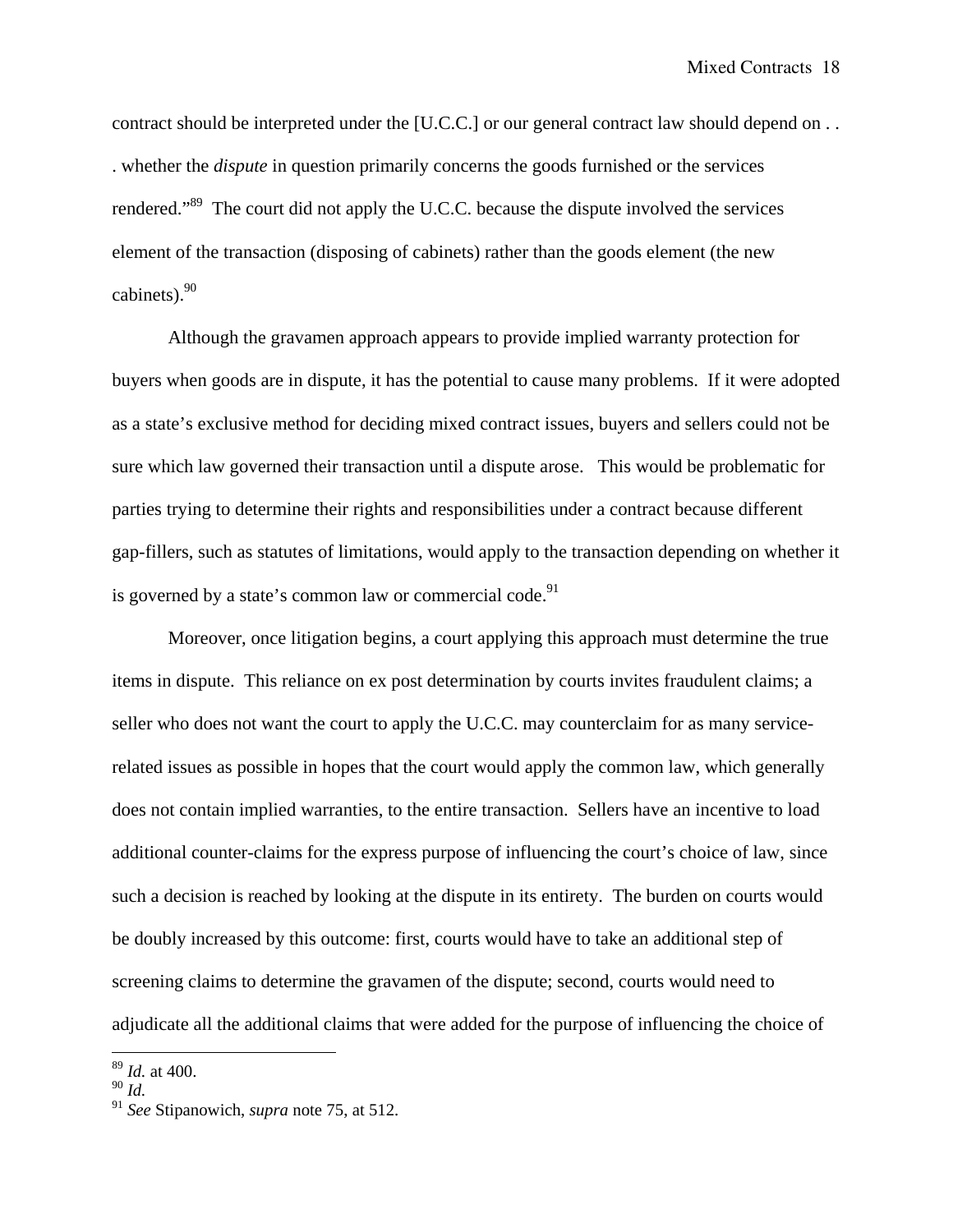law. As an exclusive approach to mixed transactions, the gravamen test would force parties to begin litigation to determine the law governing their transaction, and would foster costly counterclaims to influence the court's choice of law.

## *D. U.C.C. Applicability by Analogy: A Policy Approach*

Some courts have been willing to provide parties to mixed transactions with the benefits

of U.C.C. provisions despite acknowledging that the U.C.C. itself is inapplicable to the

transaction.<sup>92</sup> The theory underlying the application of these provisions is that the U.C.C.'s

passage is evidence of legislative intent to abandon certain common law principles, even in non-

goods transactions.<sup>93</sup> With regard to warranties, this extension of U.C.C. principles found

support in an earlier version of an official comment to the express warranty provision of the

U.C.C.:

 $\overline{a}$ 

[T]he warranty sections of this Article are not designed in any way to disturb those lines of case law growth which have recognized that warranties need not be confined either to sales contracts or to the direct parties to such a contract. . . . [T]he matter is left to the case law with the intention that the policies of this Act may offer useful guidance in dealing with further cases as they arise.<sup>94</sup>

The comment has since been revised to remove mention of implied warranties and the suggestion

that judges use the U.C.C. principles for guidance in cases that do not fall under Article 2.95

<sup>92</sup> *See, e.g.*, Vitex Mfg. Corp. v. Caribtex Corp., 377 F.2d 795 (3d Cir. 1967) (applying U.C.C. section 2- 708(2) damage provisions by analogy to a predominantly service transaction); Glenn Dick Equipment Co. v. Galey Construction, Inc., 541 P.2d 1184 (Idaho 1975); *see also* WHITE & SUMMERS, *supra* note 19, at 27 (5th ed. 2000) (advocating that courts apply Article 2 by analogy in light of policy considerations); Note, *supra* note 84, at 477 ("[C]ourts apply Article 2 to transactions held not to be paradigmatic 'sales of goods,' but they do so only when the transactions closely resemble paradigmatic sales.").

<sup>93</sup> JONATHAN SHELDON & YVONNE W. ROSMARIN, SALES OF GOODS AND SERVICES § 8.7.5, at 53 (National Consumer Law Center Supp. 1996); Comment and Casenote, *Dual Nature Contracts and the Uniform Commercial Code:* Foster v. Colorado Radio Corporation, 28 MD. L. REV. 136, 140 (1968). 94 U.C.C. § 2-313 cmt. 2 (2000); *see* SHELDON & ROSMARIN, *supra* note 93, § 8.7.5, at 53. States do not adopt the official comments, but they "have influenced many judicial decisions." SPEIDEL & RUSCH, *supra* note 18, at 16.

 $95$  U.C.C. § 2-313 cmt. 4 (2006) ("This section] is not designed in any way to disturb those lines of case law which have recognized that warranties need not be confined to contracts within the scope of this Article.").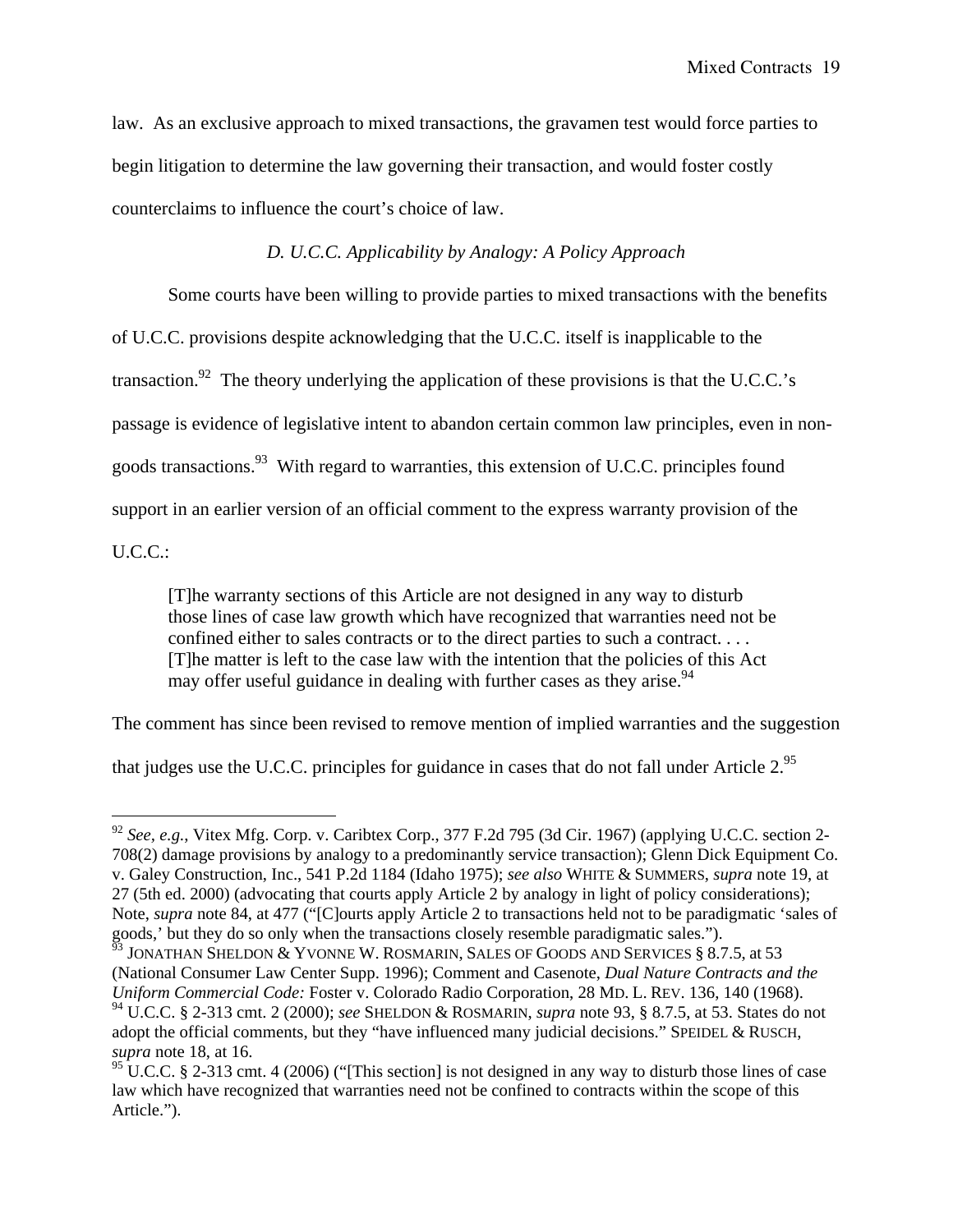Nevertheless, application by analogy could be justified in a more general sense by another official comment:

[The U.C.C.] is intended to make it possible for the law embodied in [it] to be developed by the courts in the light of unforeseen and new circumstances and practices. . . . The courts have often recognized that the policies embodied in an act are applicable in reason to subject-matter that was not expressly included in the language of the act . . . Nothing in the Uniform Commercial Code stands in the way of the continuance of such action by the courts.  $96$ 

As suggested in the comment, courts have applied a number of provisions in the U.C.C. by analogy,  $97$  including implied warranties.  $98$ 

Some commentators have justified applying U.C.C. provisions to non-U.C.C. sales on

public policy grounds. An application of implied warranties by analogy in mixed transactions

avoids the difficulties of proving negligence in a tort action because implied warranties are

applied on a strict liability basis.<sup>99</sup> In addition, application by analogy comports with consumer

reliance on seller claims.<sup>100</sup> It would also shift risks to least cost avoiders because sellers can

more easily pressure manufacturers to make safer products.<sup>101</sup> Often, sellers are also better able

to absorb any resulting  $loss.<sup>102</sup>$ 

Although the policy approach is possible to justify on statutory grounds and can protect

 $\overline{a}$  $96 \text{ }$  § 1-103 cmt. 1.

<sup>&</sup>lt;sup>97</sup> E.g. Stern & Co. v. State Loan & Fin. Corp. 238 F. Supp. 901 (D. Del. 1965) (applying the parol evidence rule as stated in U.C.C. section 2-202 by analogy to a contract for sale of stock); Brown v. Coastal Truckways, Inc. 261 S.E.2d 266 (N.C. Ct. App. 1980) (applying U.C.C. rules on accord and satisfaction by analogy to an employment contract); *see also* SHELDON & ROSMARIN, *supra* note 93, § 8.7.5, at 54 n.74 (listing cases in which U.C.C. provisions were applied by analogy).

<sup>98</sup> *See* Conran v. Yager, 263 S.C. 417, 211 S.E.2d 228 (1975) (applying rules on implied warranty disclaimers from U.C.C. section 2-316 by analogy in a real estate contract); MacDonald v. Mobley, 44 S.W.2d 916 (Tex. Civ. App. 1977) (same).

<sup>99</sup> *See* Singal, *supra* note 27, at 870 (1977); E. Allan Farnsworth, Implied Warranties of Quality in Non-Sales Cases, 57 COLUM. L. REV. 653, 665 (1957).

<sup>100</sup> Note, *supra* note 44, at 313. *See also* Newmark v. Gimbel's, Inc., 258 A.2d 697, 701 (N.J. 1969) (noting that the beauty parlor had solicited patronage, so the plaintiff could reasonably expect that she would not be injured).

<sup>101</sup> *See* Note, *supra* note 44, at 313-14; Note, *Products and the Professional: Strict Liability in the Sale-Service Hybrid Transaction*, 24 HASTINGS L.J. 111, 117 (1972).

<sup>102</sup> SHELDON & ROSMARIN, *supra* note 93, § 8.7.5, at 53; Note, *supra* note 44, at 313-14.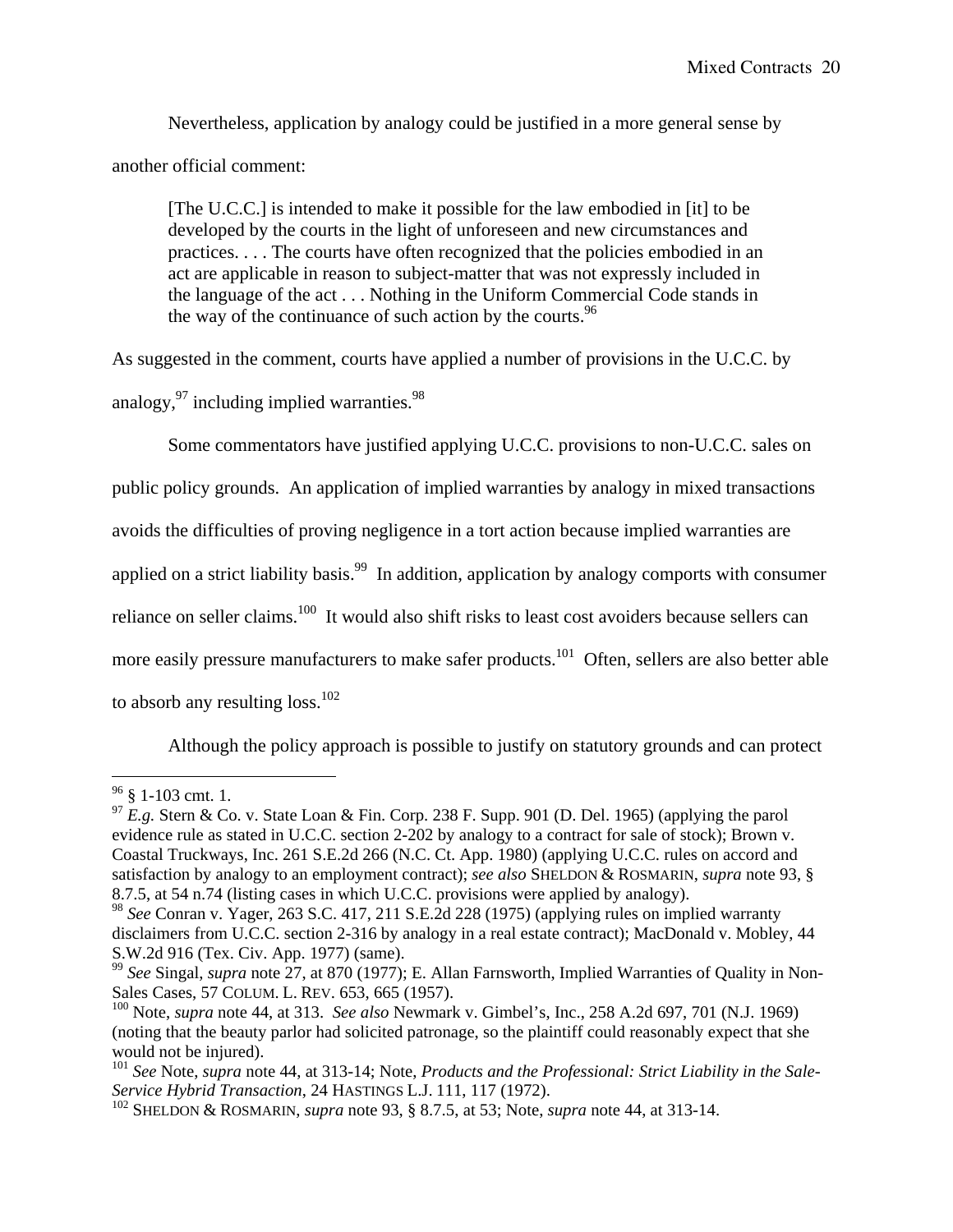unsophisticated parties once they litigate, it would suffer from a number of problems as either a second step after a predominant purpose test, or if used exclusively.<sup>103</sup> The approach creates legal difficulties because it interprets U.C.C. provisions as law despite the fact that the court acknowledges the U.C.C. does not apply to the transaction. Parties could not be sure prior to litigation whether implied warranties would apply,  $104$  so sellers would still be able to deny liability before litigation by assuming that the public policy rationales tilt in their favor (for example, a seller could claim that a court would not impose implied warranties on a certain type of mixed contract because it could have a chilling effect on the industry in question). Also, the approach could lead to further confusion of state common law for service transactions: since the analogy approach implicitly acknowledges that the U.C.C. does not apply, later courts may apply provisions by analogy to pure service transactions.<sup>105</sup> Such extension would be unwarranted because many U.C.C. provisions were designed with the particular characteristics of goods contracts, and would therefore be difficult to adapt to service contracts.<sup>106</sup> Extension would also introduce difficulties in determining applicable law prior to litigating service contract disputes. Perhaps realizing the Code's limitations, the promulgators removed the official comment regarding application of implied warranties by analogy. Thus, the application by analogy

<sup>&</sup>lt;sup>103</sup> One scholar has criticized the analogy approach as follows:

First, to the extent that it operates to exclude nonparadigmatic sales from article 2 coverage, it subjects such sales to (often outdated) pre-Code and (often inappropriate) non-Code law. Second, courts wishing to avoid the first disadvantage may be tempted to distort the facts so that the transaction will more closely resemble a conventional sale. Third, the approach induces unstructured consideration of numerous factors and is therefore difficult to apply.

Note, *supra* note 84, at 478 (citations omitted).

<sup>&</sup>lt;sup>104</sup> *Id.* ("That the body of law to which a contract is subject should vary during the development of the contractual situation is an obvious impediment to commerce.").

<sup>&</sup>lt;sup>105</sup> Some cases have already extended the approach to service transactions. Southwestern Bell Telephone Co. v. FDP Corp., 811 S.W.2d 572 (Tex. 1991) (stating that reference to the U.C.C. is "instructive" in advertising contract). It is likely that this extension would become more prevalent if the analogy approach were adopted as an exclusive test.

<sup>&</sup>lt;sup>106</sup> See *supra* notes 12-14 and accompanying text for examples of provisions specifically tailored to goods transactions.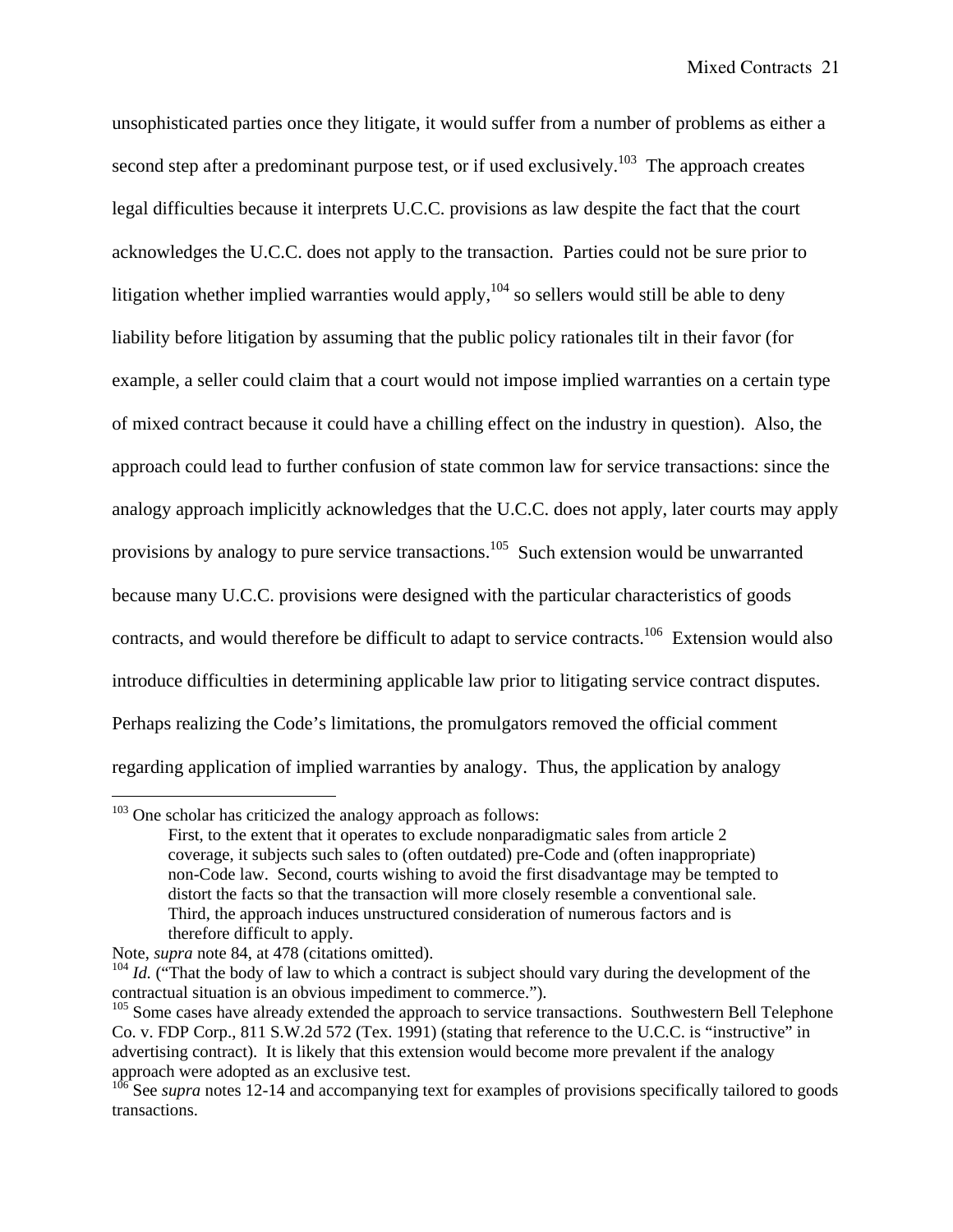approach faces a slippery-slope, as it risks a potentially limitless over-application of the U.C.C. beyond that intended by the drafters.

The disruptions to state common law caused by this approach would also be unpredictable and divergent across jurisdictions. The types of contracts falling under the analogy approach would be arbitrary because precedents would be created ad hoc based on the particular parties involved in the first case to decide an issue.<sup>107</sup> Disputes over similar bundles of goods and services in different states would lead to conflicting lines of authority because policy considerations often differ among cases. The unpredictability of results would encourage litigation, and its accompanying waste of resources, in mixed contract disputes. As with the gravamen approach, parties would be required to enter litigation to clarify their rights and duties under the contract.

To make matters worse, courts may find different policy arguments convincing, or decide to adapt the provisions in different ways, leading to greater conflicts in the mixed contract case law. After the adoption of this approach, buyers who are unwilling to litigate would be no better off than before, because sellers could still find some case law supporting a refusal to honor implied warranties for a mixed transaction. The policy approach, therefore, would be inappropriate as an exclusive or additional test for applying implied warranties because it provides no protection prior to litigation, could confound state contract law, and would encourage further resource waste.

<sup>&</sup>lt;sup>107</sup> Note, *supra* note 44, at 321 ("[A]pplication of a specific section of Article 2 to a particular fact situation will result in that situation and any subsequent identical fact patterns being governed by the whole of Article 2. This situation could prove troublesome if the Code were applied to an isolated issue without an examination of the possible impact of the entire Code on that fact pattern."); *see* ROSMARIN & SHELDON, *supra* note 26, § 8.7.6, at 164 (National Consumer Law Center 2d ed. 1989) ("[T]he particular posture of a goods and services case may be as determinative of the case's outcome as the legal theory the court uses . . . . The court's decision may be more a reflection of the equities of the particular case than a pronouncement of legal principles."); WHITE & SUMMERS, *supra* note 19, at 344.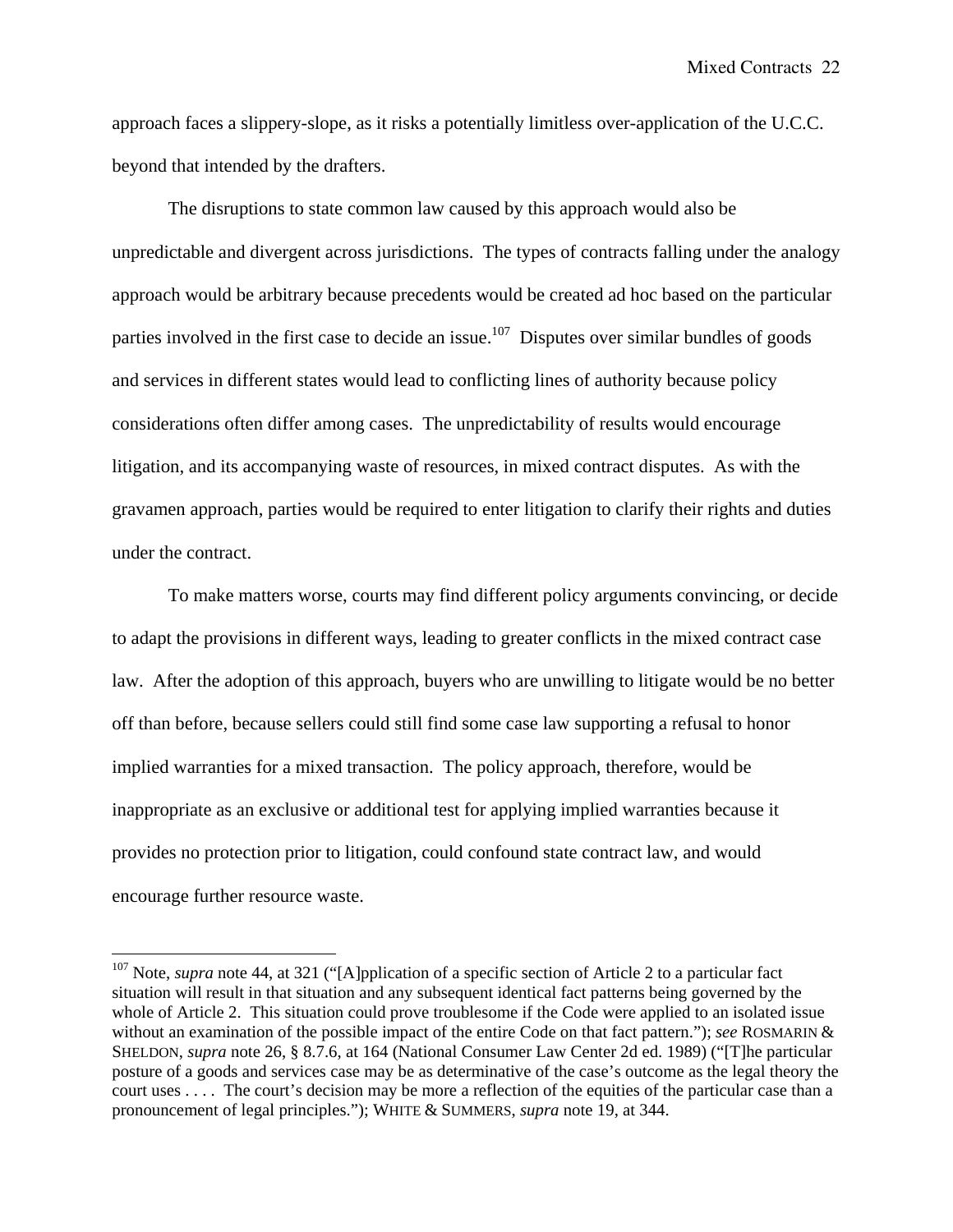## *E. Goods Contracts Only Approach*

 Another possible interpretation of section 2-102 deserves mention because courts might find it tempting when confronted with the conflicting case law described above. The language "applies to transactions in goods"<sup>108</sup> could be interpreted to mean exclusive application to transactions dealing only with goods. This interpretation would provide a predictable result of not applying the U.C.C. in all mixed contracts disputes. It may, however, violate the U.C.C.'s requirement for liberal construction.<sup>109</sup> In resolving mixed contract disputes under the various approaches, courts may nevertheless be attracted to a plain meaning approach that leads to predictable results.

Unfortunately, this test would harm uninformed buyers who might expect that the U.C.C.'s implied warranties would inhere to a mixed transaction, particularly one that is predominantly for goods. If the U.C.C. is applied only to pure goods transactions, buyers would not be protected by implied warranties even in disputes over the goods component when there are policy reasons for applying the U.C.C. In addition, this approach could lead to fraud by sellers who would add small service elements to their goods contracts in order to avoid the U.C.C.'s implied warranties. For example, in a contract for sale of a large television, the seller would offer to bring the television outside to the buyer's car. Most consumers would not realize that this small service would eliminate implied warranties for the goods. This approach should not be adopted because it would exacerbate the problem of sellers seeking to avoid implied warranties without informing buyers. This perverse result also contradicts a key goal of the U.C.C.: consumer protection.<sup>110</sup>

 $108$  U.C.C. § 2-102 (2006).

 $109$  §1-103 ("[The U.C.C.] must be liberally construed . . . .").

<sup>110</sup> SPEIDEL & RUSCH, *supra* note 18, at 653.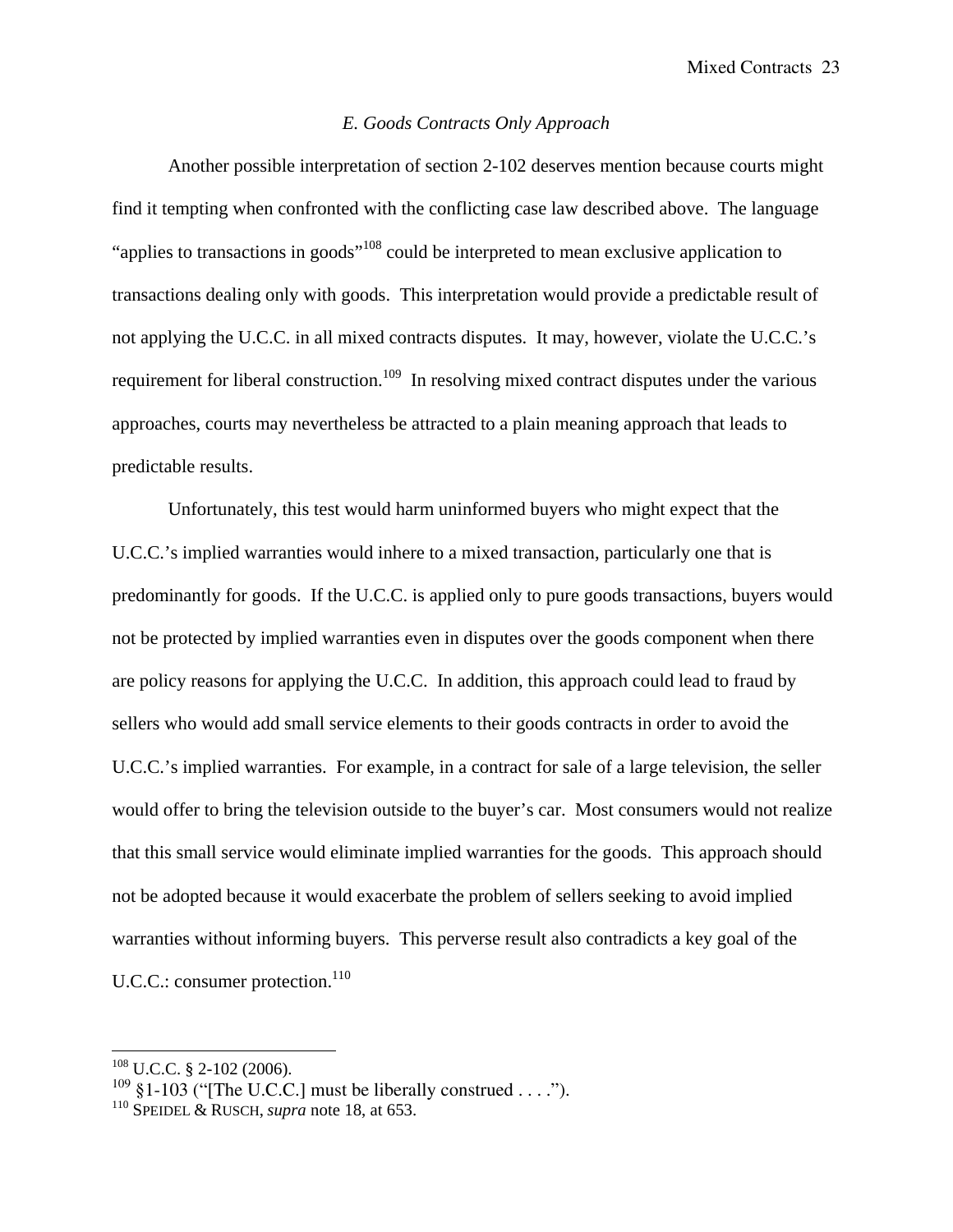#### **II. PROPOSAL: AN INFORMATION-FORCING PENALTY DEFAULT FOR MIXED CONTRACTS**

This Section presents a proposal for protecting consumers in mixed contract disputes. Subsection A details the common information failures in the existing approaches to mixed contracts. Subsection B explains the theory of penalty defaults and argues that a penalty default would be appropriate for mixed contracts involving consumers. Subsection C suggests specific language to add to the U.C.C. and provides two alternative methods for enactment across states. Subsection D defends the penalty default proposal against likely objections.

## *A. Common Failures in the Existing Approaches*

In addition to the disadvantages noted in Section I, the existing approaches to mixed goods and services contracts suffer from information failures that lead to inequitable results. Essentially, consumers enter into inequitable mixed contracts because they are unaware that implied warranties may not apply to the goods involved in the transaction. During negotiations, the seller has an incentive not to mention that fact because, if known, it would reduce the seller's bargaining power in the transaction. When buyers do not see any warranty disclaimers, they may simply assume, based on their limited experience with goods contracts, that the law provides some warranties regarding the goods purchased. Since these buyers bargain under this assumption, sellers are able to obtain contract prices above what buyers would be willing to pay if they knew the goods effectively do not contain warranties.

As mentioned in the introduction to Section I, the goods effectively *will not* contain warranties if the buyer is unwilling to litigate the issue to determine whether they apply after a seller claims they do not. To have a chance of receiving the benefit of a warranty, the buyer must invest significant time and money in litigation. Merchant sellers, because of their significant experience with mixed contracts, are informed of the confused law governing these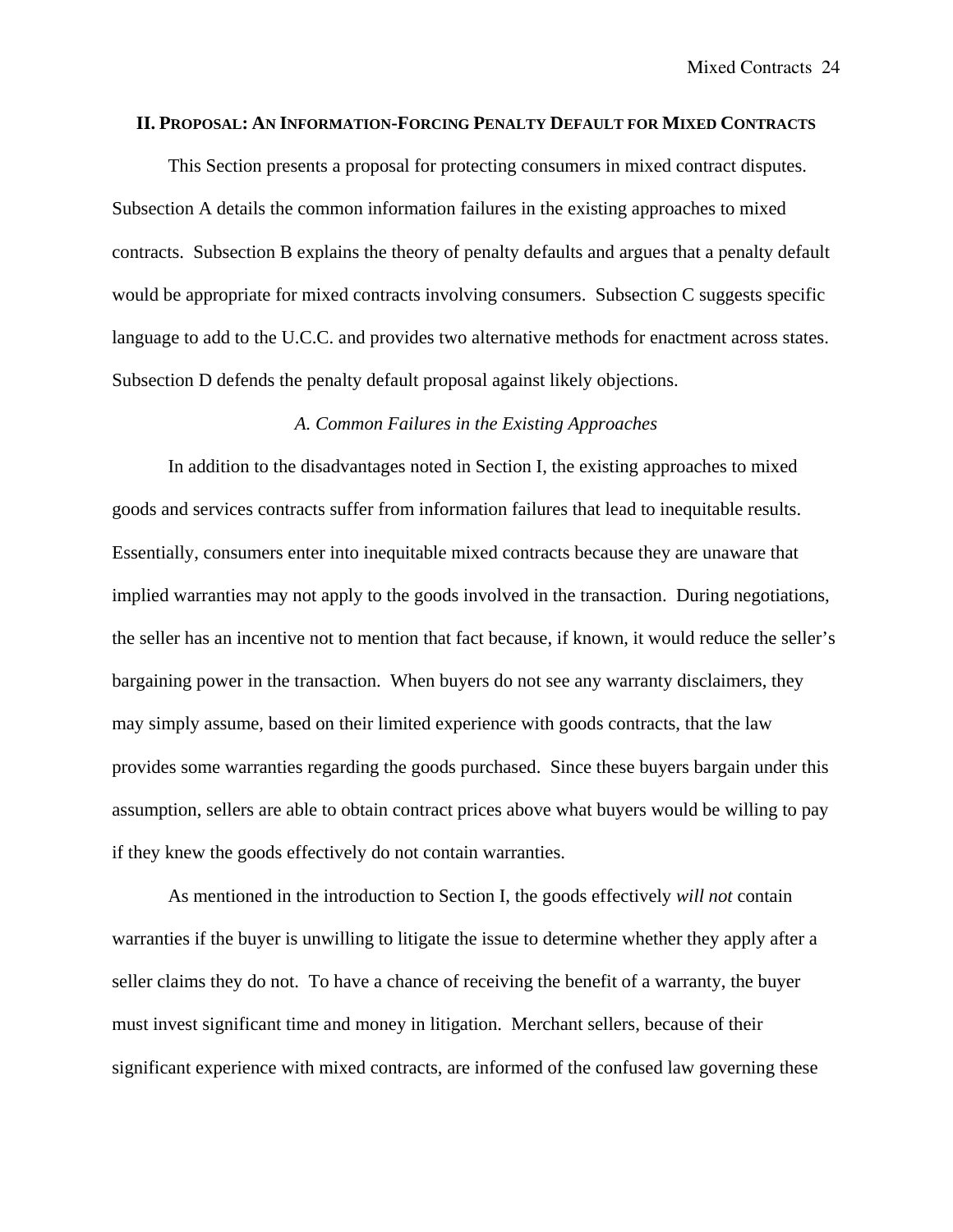transactions. In the current approaches, these sellers are rewarded for not disclosing this information: they receive higher prices at the time of contracting and do not need to honor implied warranties when a dispute arises. In other words, sellers are able to capture rents during contract negotiations because of their superior information. (Sellers may still honor implied warranties in order to preserve their reputation, but this incentive may be insufficient for sellers who cater to diverse clientele or large geographical markets.) Thus, the current approaches create perverse, inequitable, and undesirable seller-side incentives.

Most of the approaches in Section I would not solve these information problems if adopted as exclusive tests. Sellers would still be able to refuse to honor implied warranties under the predominant purpose approach based on an understanding that a particular factor in the contract would render the U.C.C. inapplicable. Sellers could even set up the contract to ensure that a version of the predominant purpose approach would indicate inapplicability; for example, they could indicate in the final bill that the majority of the cost was for services, even if the true costs were mostly goods. Similarly, the goods-only approach would lead sellers to include small service items in their contracts without informing the buyers that the service would obviate any implied warranties.

The gravamen approach would provide an even easier fraud opportunity, because sellers would not need to be forward thinking at the time of contracting. Instead, sellers could assert counterclaims after a dispute arose in order to convince the court that the essence of the dispute was services. Notably, the approach does not provide any answer to the question of which law applies until there is a dispute. If a buyer asked a seller whether the contract contained implied warranties, the seller could legitimately say he did not know, and that a court would have to make such a determination. Sellers would not inform buyers during negotiations regarding the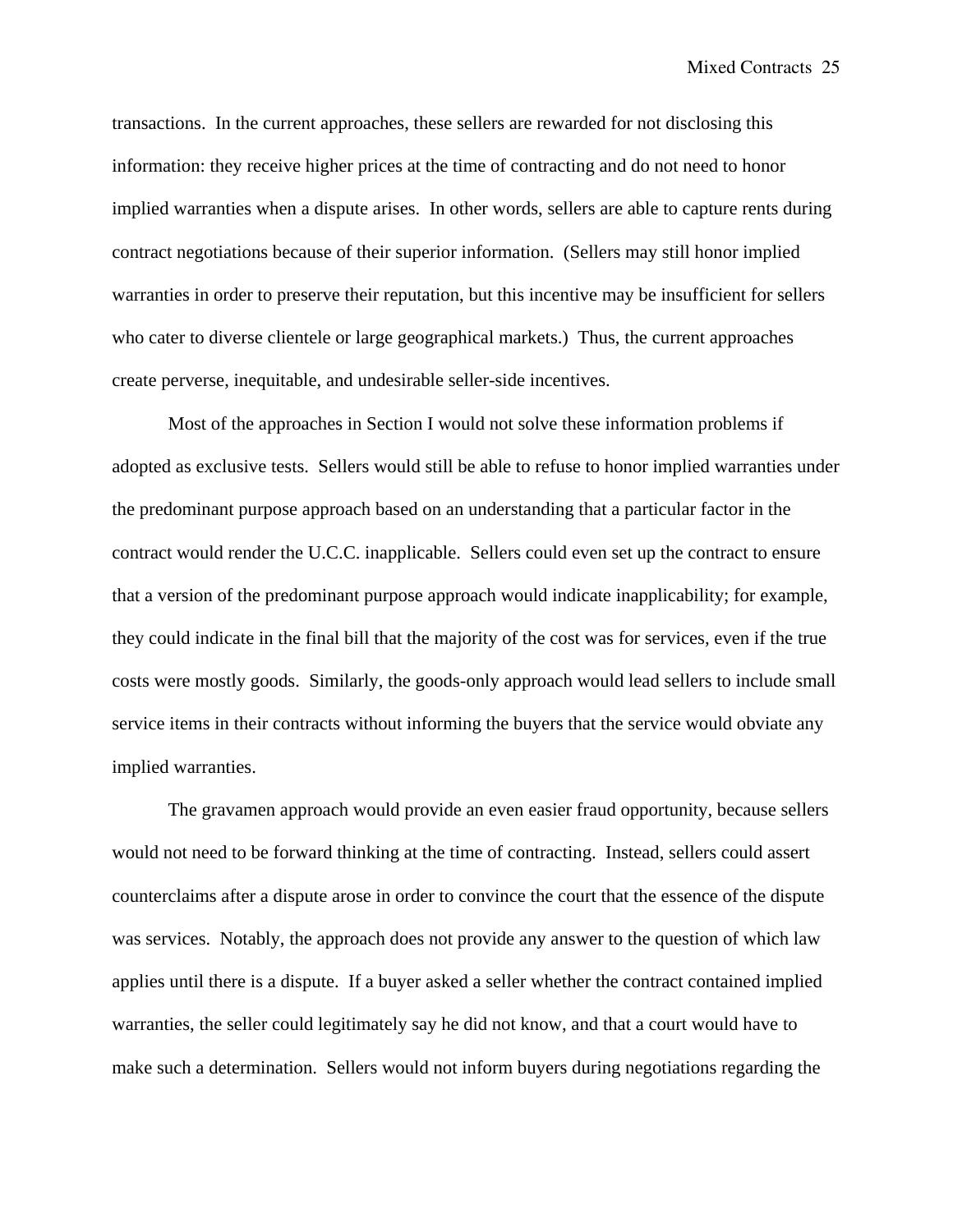Mixed Contracts 26

application of the U.C.C. to mixed contracts because they would count on their ability to assert counterclaims later to ensure it would not apply.

The policy approach is particularly susceptible to the information failures noted above. To justify a refusal to honor implied warranties, sellers would find some policy basis on which to claim that the equities of the transaction dictated that the U.C.C. would not apply.<sup>111</sup> Moreover, it would be difficult to predict whether a court would decide an individual issue in favor of a buyer because some courts may be more receptive to seller's concerns,<sup>112</sup> such as the ability to compete with other service providers. Under a policy approach, therefore, merchants would have an incentive during negotiations to withhold information from buyers regarding their rights. In the event that the buyer asserts breach, merchants could claim that courts would not find an implied warranty.

As an exclusive test, the component approach would not allow sellers to claim that implied warranties do not apply to the goods component of the transaction because implied warranties would always apply to the goods. $113$  Sellers would likely add disclaimers in accordance with section 2-316 that inform buyers of their rights. However, the component approach suffers from significant difficulties that militate against its adoption. Hybrid elements of the contract, such as services that cause damages to goods, would still require court resolution. In addition, parties who were unable to determine which provisions from the U.C.C. would apply to their contracts would also have to rely on court determinations. The court would then have to

 $111$  In particular, sellers may claim that an imposition of implied warranties would have a chilling effect on the industry or would harm their ability to compete with foreign merchants.

 $112$  For example, conservative judges may be more receptive to policy arguments in favor of businesses. <sup>113</sup> After exposure to the component rule, any sellers who claimed that implied warranties do not apply to goods would no longer be "honest in fact," so they would breach a duty of good faith in addition to the warranties. In simple mixed transactions, the seller's lawyer would probably inform the seller of his responsibilities and convince him to honor the warranties. Even if it went to trial, a court could decide this issue inexpensively on the pleadings.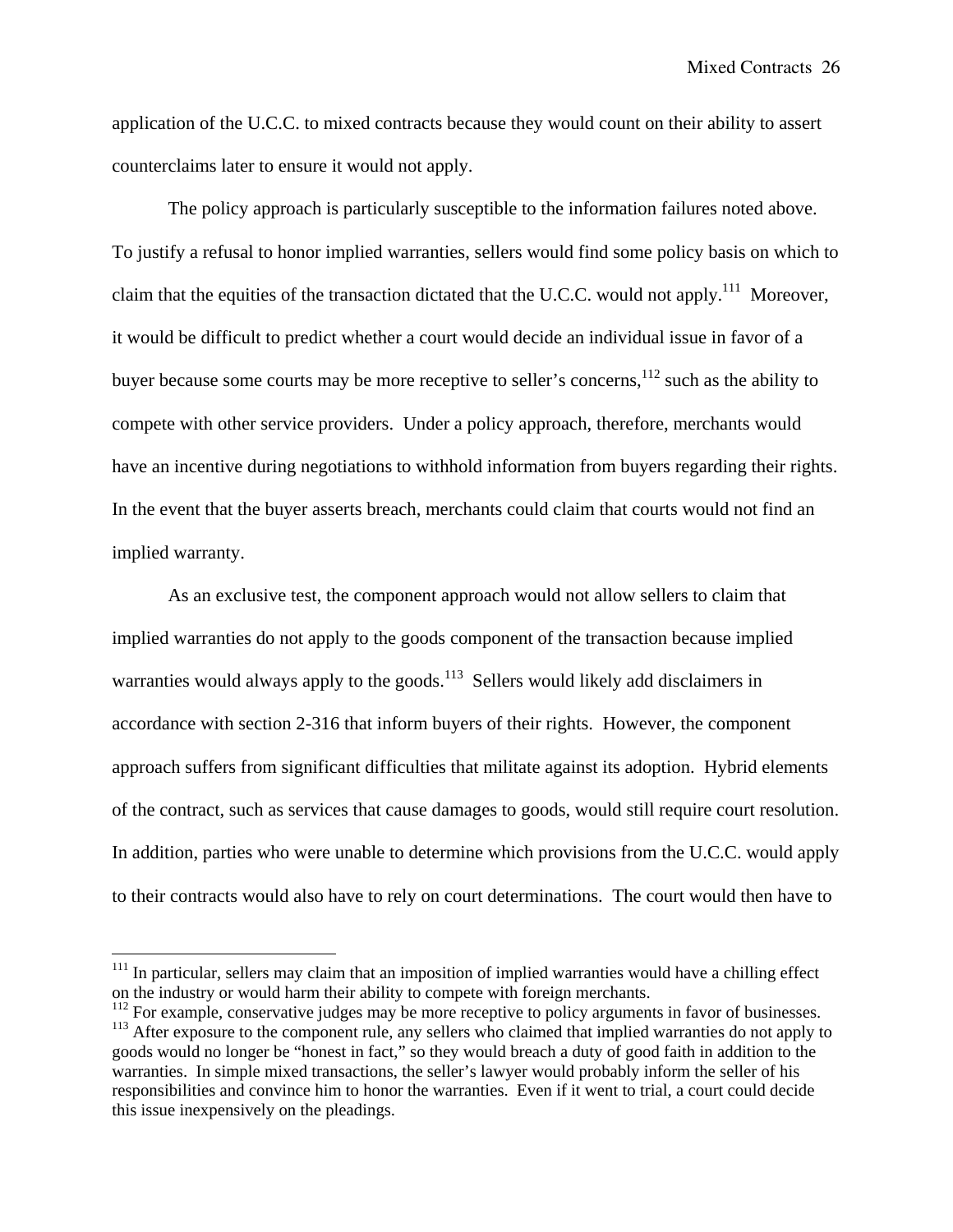undergo a complicated process: first, it would have to tease out the provisions that differ across the goods and services elements of the contract. Then, it would have to resolve any inconsistencies created by this dual set of laws. One court has already announced its aversion to this complicated process.<sup>114</sup> Despite its partial solution to seller claims, this approach is unwarranted because of the confusion it would engender and the litigation costs it would produce.

 Another problem with the current approaches to mixed contracts is that they encourage parties to rely on ex post determination of U.C.C. application. Sellers do not know which approach a court will use in determining whether implied warranties apply to the transaction, but they do not want to inform buyers that the validity of the implied warranties might be in question. Therefore, sellers do not include any information about implied warranties or U.C.C. application in the contracts, and uninformed buyers do not question the omission.

Moreover, the current rules for applying the U.C.C. may be *mandatory* rules that cannot be altered through contract negotiation.<sup>115</sup> Although section 1-301 allows parties in domestic transactions to choose any state's laws, no state has announced that it is only applying a single test.<sup>116</sup> In effect, parties cannot decide during negotiations whether the U.C.C. will apply to their

<u>.</u>

<sup>114</sup> Hudson v. Town and Country True Value Hardware, Inc., 666 S.W.2d 51 (Tenn. 1984); *see supra* quote accompanying note 79.

<sup>115</sup> *See* Jack M. Graves, *Party Autonomy in Choice of Commercial Law: The Failure of Revised U.C.C. 1- 301 and a Proposal for Broader Reform*, 36 SETON HALL L. REV. 59, 113 ("[A] uniform choice-of-law provision with a scope broad enough to include all . . . sales transactions would seem particularly beneficial in dealing with mixed transactions."). Courts may be unlikely to accept agreements opting out of the U.C.C. because they might consider them an end-run around warranty disclaimer provisions of section 2-316. *But see* U.C.C. § 1-302(a) ("Except as otherwise provided . . . , the effect of provisions . . . may be varied by agreement.").

<sup>116</sup> The only state that has not adopted Article 2, Louisiana, *see* Larry T. Garvin, *Uncertainty and Error in the Law of Sales: The Article Two Statute of Limitations*, 83 B.U. L. REV. 345, 360 n.63 (2003), has its own implied warranties. *See* Elizabeth A. Frolich, Note, *Statutes Aiding States' Recovery of Medicaid Costs from Tobacco Companies: A Better Strategy for Redressing an Indentifiable Harm?*, 21 AM. J.L. & MED. 445, 462 n.149 (1995). Sellers, therefore, would be unlikely to choose Louisiana law in order to avoid U.C.C. application.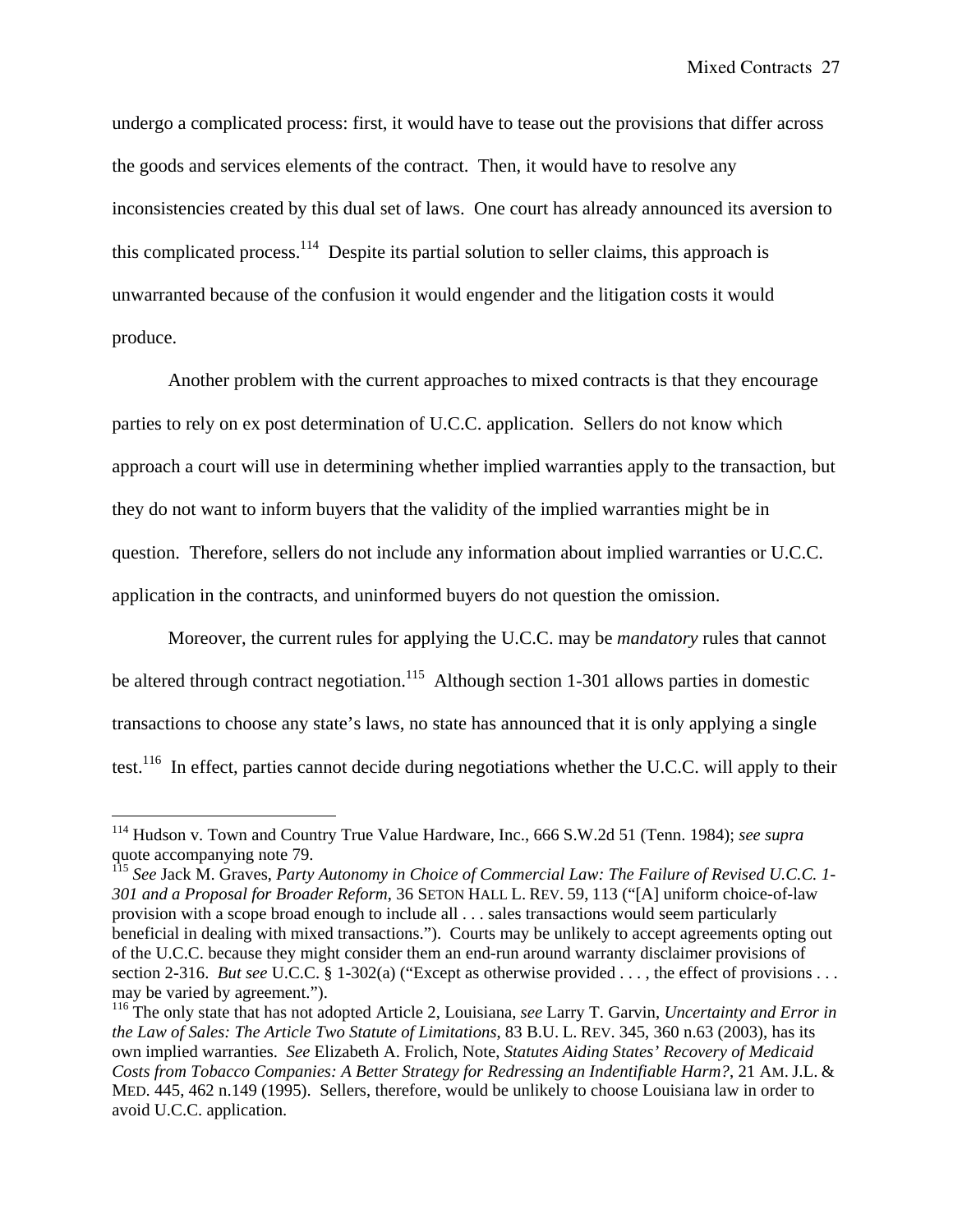transaction. The current rules thus impinge freedom of contract.

When buyers decide to bring suit regarding mixed contracts, parties' conversations with lawyers to determine their rights are unlikely to resolve the disputes. Lawyers inform their respective clients that there is no "reliable principle to distinguish the cases where the Code applies and those where it does not."<sup>117</sup> Since the case law is so unclear, the outcome is contingent on the court's approach, as well as the court's willingness to entertain policy arguments. In this way, the current approaches to mixed contracts "inefficiently shift the process of gap filling to ex post court determination."118

## *B. An Information-Forcing Penalty Default for Mixed Contracts*

In *Filling Gaps in Incomplete Contracts: An Economic Theory of Default Rules*, Ian Ayres and Robert Gertner describe the concept of penalty default rules and present a theory regarding when these rules are appropriate.  $119$  A default rule fills a gap in an incomplete contract, and governs unless the parties contract around it.<sup>120</sup> Prior to the article by Ayres and Gertner, the prevailing theory regarding gap-filling default rules was that they should reflect what the majority of parties in the transactional setting "would have wanted."<sup>121</sup> The article acknowledges that such majoritarian defaults are suitable for many contracts in which transaction costs can be decreased by reducing the number of terms the parties need to negotiate.

A default rule for mixed contracts is appropriate because both parties would prefer to choose whether to have the U.C.C. apply to their transaction if there were no strategic advantages to withholding information. This choice is not available under a mandatory rule. (As

<sup>117</sup> WHITE & SUMMERS, *supra* note 19, at 345.

<sup>118</sup> Ayres & Gertner, *supra* note 40, at 93.

<sup>119</sup> *Id.*

<sup>&</sup>lt;sup>120</sup> *Id.* at 87. The authors note other names that have been used to refer to default rules: "Default rules have alternatively been termed background, backstop, enabling, fallback, gap-filling, off-the-rack, opt-in, opt-out, preformulated, preset, presumptive, standby, standard-form and suppletory rules." *Id.* at 91.  $^{121}$  *Id.* at 89-90.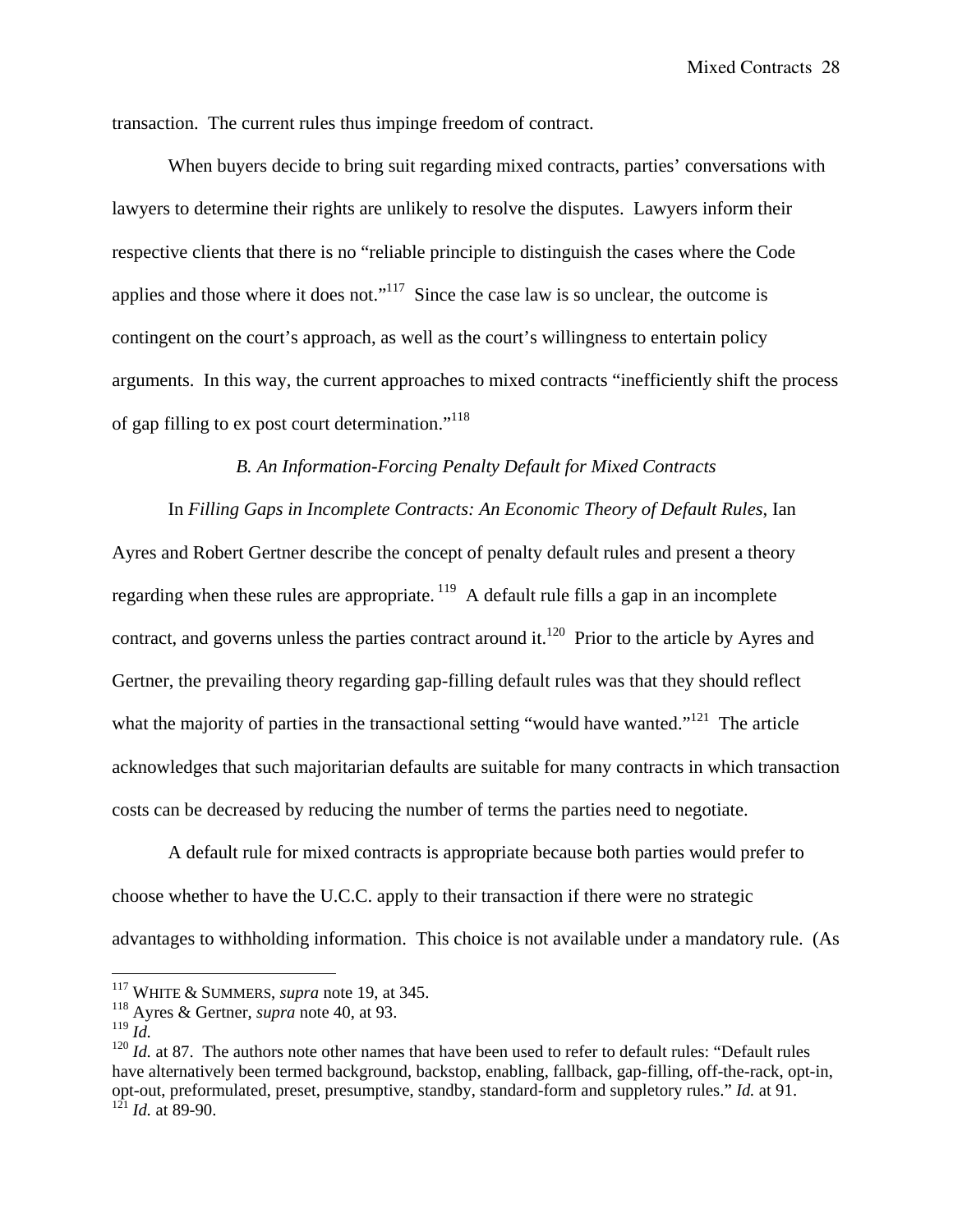noted in Subsection II.A, the current approaches are effectively mandatory rules because parties have no way to contract around them). Buyers certainly would prefer to negotiate whether to have implied warranties, instead of finding out after a dispute arises that sellers refuse to honor them. Buyers would also find undesirable the prospect of litigation in the event of seller refusal. If sellers were unable to capture rents from their superior information, they, too would prefer to resolve expected contract issues through negotiation instead of litigation.

The majority of contracting parties would likely settle for no warranties because sellers possess superior bargaining power in negotiations and generally do not want additional responsibilities. Unfortunately, this majoritarian default would not solve the issues of asymmetrical information and rent-seeking in mixed contracts. Sellers would rely on the default and, consequently, not inform buyers that warranties will not apply. The majoritarian default would actually exacerbate problems for buyers because they would have no chance of prevailing even if they were willing to litigate.

Ayres and Gertner suggest, however, that defaults set *against* what the majority of parties would have wanted can sometimes establish more efficient outcomes.<sup>122</sup> When the default establishes a provision that one or more parties would not want, those parties have "an incentive to contract around the default rule and therefore to choose affirmatively the contract provision they prefer." $123$  By choosing this provision, they "reveal information to [the] other" parties. $124$ Moreover, parties are more likely to contract around a default when they are more informed about the type of transaction, as with merchants who routinely deal with mixed contracts. Merchants are "systematically [more] informed" because they are "repeatedly in the relevant

1

<sup>124</sup> *Id*.

<sup>122</sup> *Id.* at 91.

<sup>123</sup> *Id.*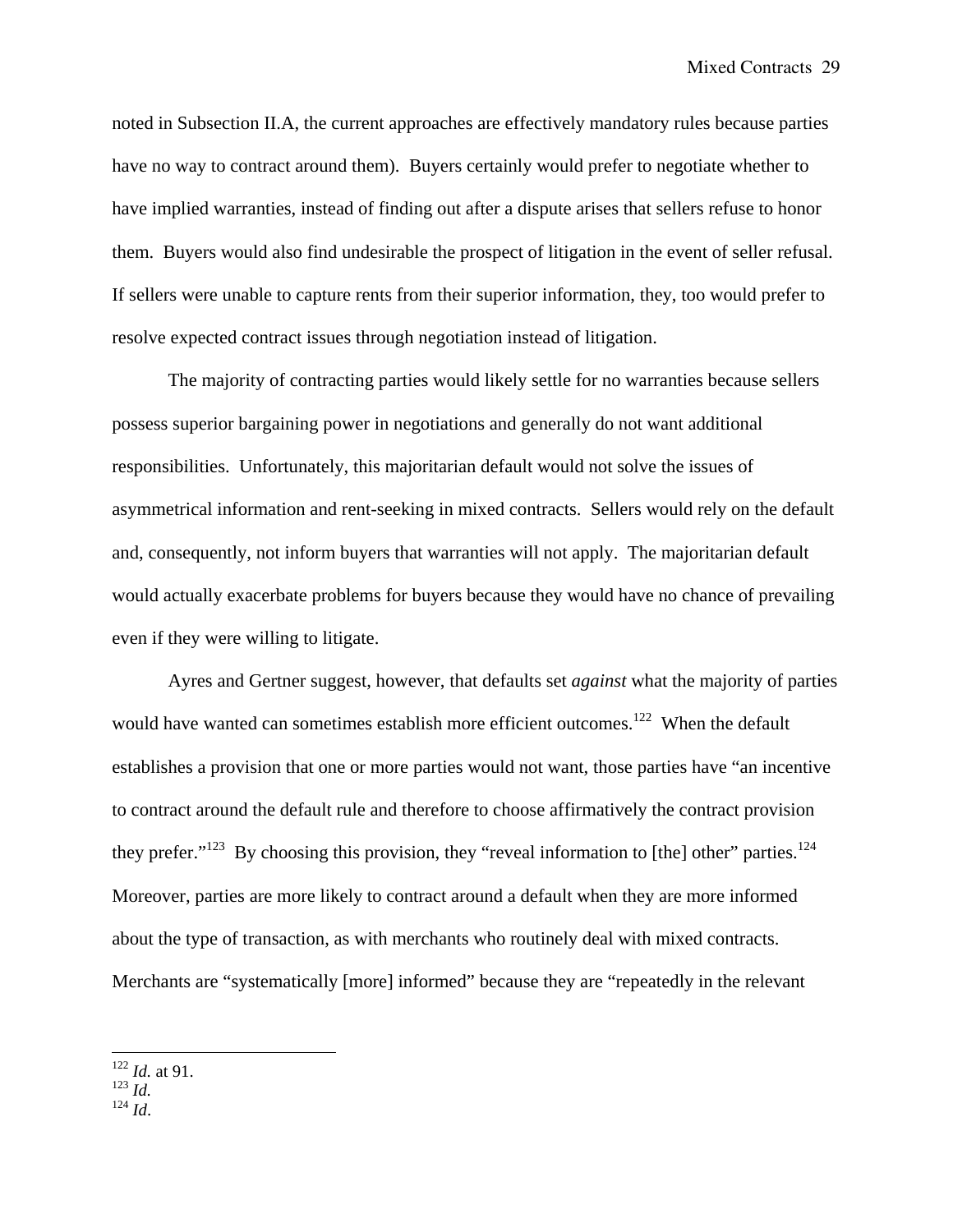contractual setting while the other side rarely is."<sup>125</sup> Ayres and Gertner state that penalty defaults are particularly appropriate when set against more informed parties because they encourage those parties to reveal information to less informed parties in the process of contracting around the default.<sup>126</sup> Setting a default contrary to what the majority wants encourages contractual negotiation. Penalty defaults, therefore, level the playing field by providing the less-informed party with more information and, accordingly, greater leverage.

A penalty default of applying the U.C.C. to mixed contracts between consumers and merchants would encourage merchants to reveal information regarding the implied warranties. As described more fully in Section II.C, the proposed default rule would require that sellers disclaim warranties in addition to the U.C.C. itself in order to contract around the default; this rule would force merchants to inform buyers that non-U.C.C. contract law generally does not contain implied warranties. Therefore, in contracting around the default, a mixed contract seller would inform the mixed contract buyer that warranties do not apply to the transaction. The buyer would better comprehend the contract's terms, and would be able to make an informed decision whether to enter the contract. Also, the price negotiated would reflect an improved understanding of both parties' rights and obligations. The buyer would be informed at the time of contracting of the seller's warranty obligations instead of finding out when a dispute arose. Of course, a seller could still choose not to include any provisions regarding choice of law or

<sup>125</sup> *Id.* at 98.

<sup>&</sup>lt;sup>126</sup> *Id.* at 94. Ayres and Gertner provide the example of a court setting a default that package shippers do not have to pay for unforeseeable consequential damages to the product shipped. This default encourages customers shipping expensive items to add a provision in the contract that the shipper is responsible for any damages. That provision informs the shipper that the product is expensive, which may affect further contract negotiations. If the default were instead set such that the shipper does have to pay consequential damages, the customer has no incentive to inform the seller of the value of the product, the shipper has no notice to exercise additional care, and contract terms are less tailored. *Id.* at 101-04; *See* Hadley v. Baxendale, 9 Ex. 341, 156 Eng. Rep. 145 (1854); William Bishop, *The Contract-Tort Boundary and the Economics of Insurance*, 12 J. LEGAL STUD. 241, 254 (1983).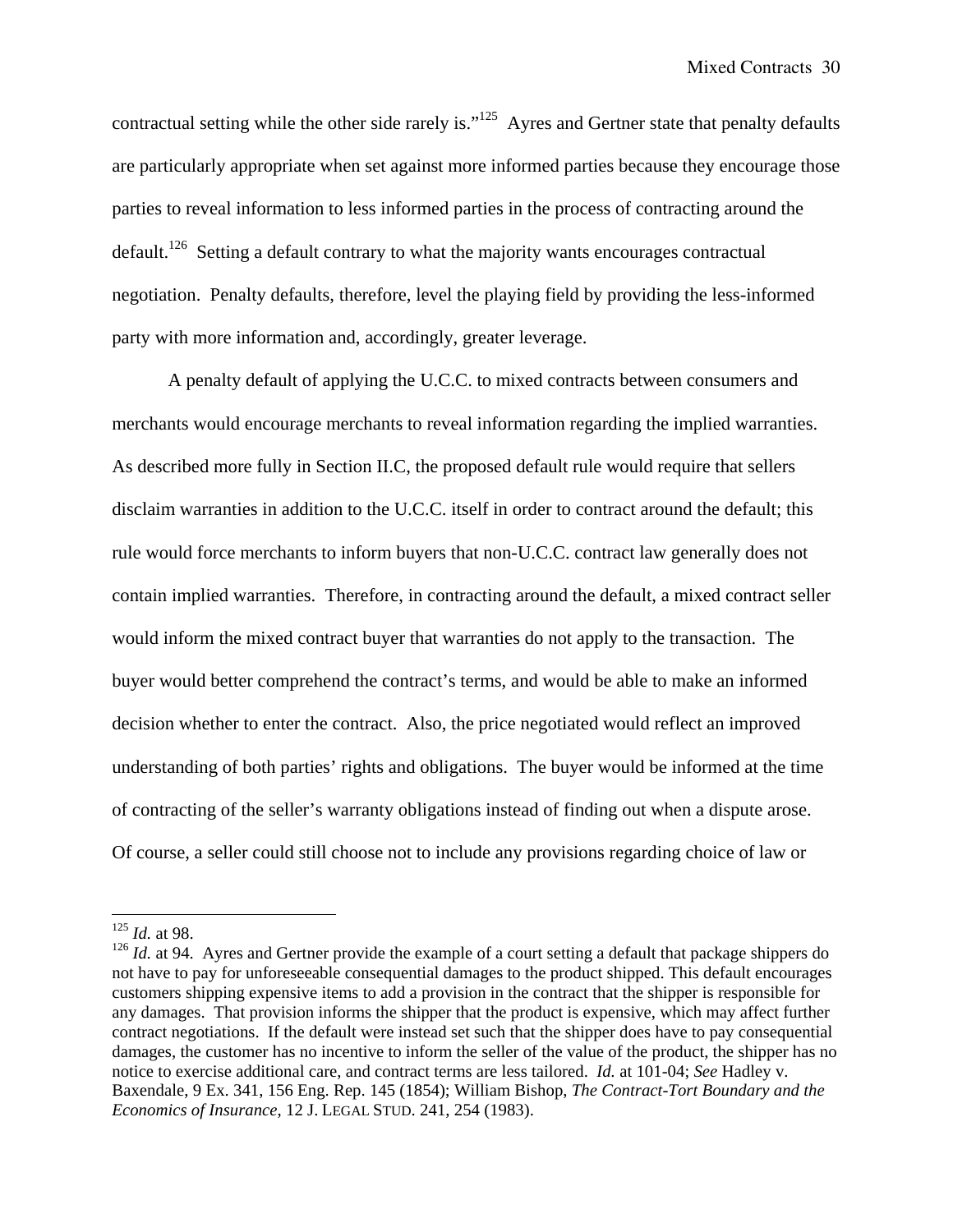implied warranty disclaimers, but that would leave the default in place and provide protection for the buyer.

The penalty default for mixed contracts would encourage merchants to reveal that implied warranties do not apply to the transaction. The default would "reduce the opportunit[y] for ... rent-seeking, strategic behavior"<sup>127</sup> because merchants would no longer receive high prices without having to inform buyers of their rights.<sup>128</sup> Merchants who do not contract around the default would not be able to claim that implied warranties do not apply. After exposure to the default rule, that claim would no longer be in good faith and would therefore result in further seller liability.<sup>129</sup> Any disputes that arose would likely be resolved when a merchant's lawyer informed him of his certain liability or, if the matter went to court, would likely incur low litigation costs, as it could easily be resolved based on the pleadings or summary judgment.

Penalty defaults are particularly appropriate when it is cheaper for parties to negotiate a term ex ante than for courts to determine ex post what the parties would have wanted.<sup>130</sup> Sometimes parties do not negotiate a particular term in order to lessen the costs of negotiating. These parties figure that they can "shift the process of gap filling to ex post court determination," but this is an inefficient result because it consumes public resources.<sup>131</sup> By setting a penalty

 $127$  In the shipping context with a default rule that the shipper must pay for consequential damages, customers could strategically ship expensive items at the cost of any other item, and know they would be compensated for any damages done. The result would be inefficient because shippers would not exercise the care that they would have if they were fully informed. *See* Ayres & Gertner, *supra* note 40, at 101-04.

<sup>&</sup>lt;sup>128</sup> Another example of a penalty default to reduce rent-seeking behavior is a rule that Internet sites cannot provide customer information to "data mining" firms. Such a rule would prevent websites from capitalizing on the personal data they obtain from customers without informing customers that it will be disclosed. To contract around the default, websites would need to obtain permission for such disclosures, thereby informing the customers of the intended use of the data. Peter H. Huang, *The Law and Economics of Consumer Privacy Versus Data Mining* 19-20, SOC. SCI. RES. NETWORK (May 27, 1998), http://ssrn.com/abstract=94041.

<sup>&</sup>lt;sup>129</sup> *See* Patin v. Thoroughbred Power Boats Inc., 294 F.3d 640, 656 (5th Cir. 2002) (noting that bad faith sellers may be subjected to additional damages).

<sup>130</sup> Ayres & Gertner, *supra* note 40, at 93.

<sup>131</sup> *Id.* at 93.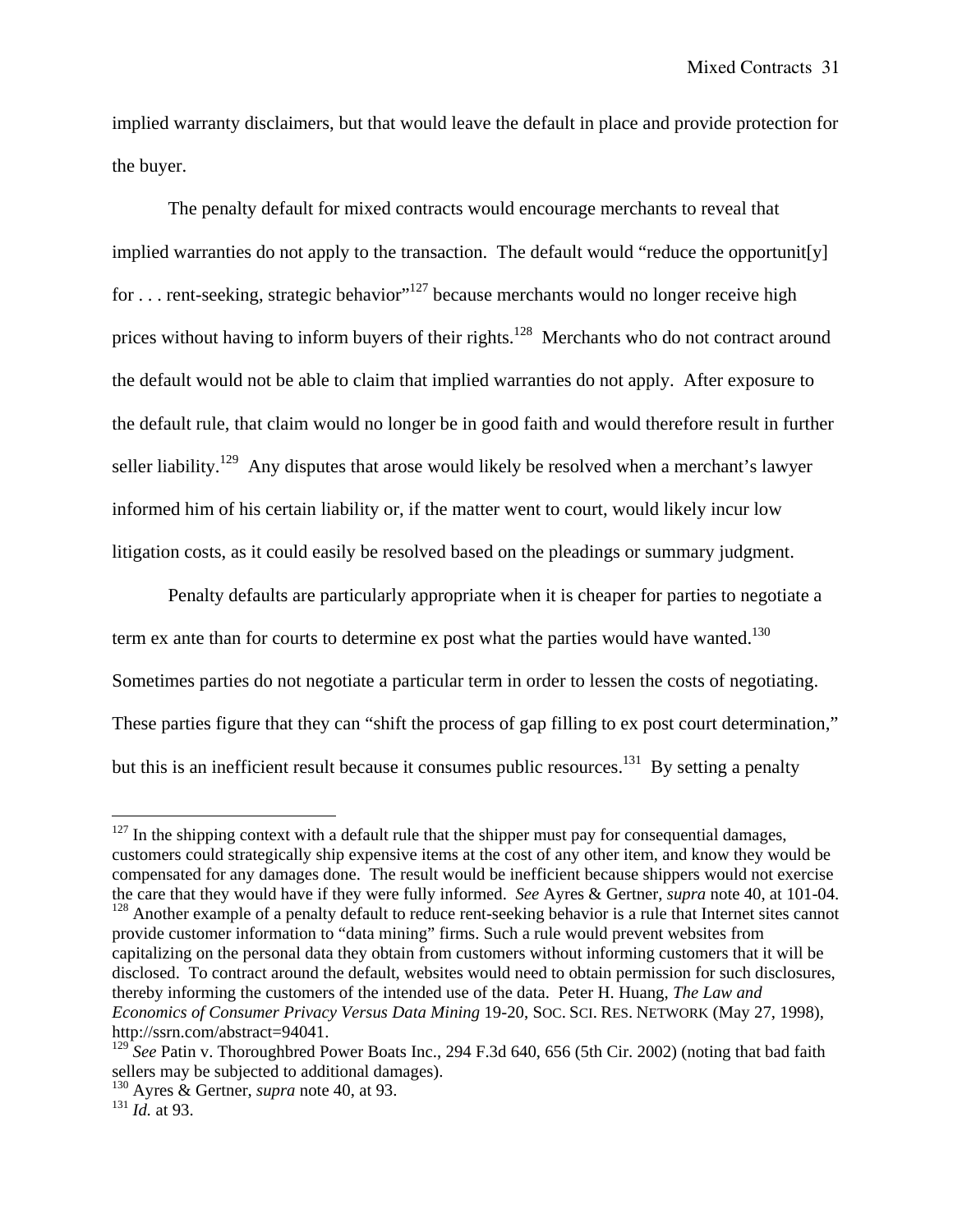default that the U.C.C. applies to mixed contracts between merchants and consumers, therefore, courts and lawmakers can induce parties to decide issues at the time of contract negotiations and lessen public costs.132 Instead of relying on expensive ex post court preferences for consumer claims, the penalty default encourages parties to decide the issue inexpensively during negotiations.

States should, therefore, establish default application of the U.C.C. to contracts between merchant-sellers and consumer-buyers.<sup>133</sup> This rule would provide consumers with either more protection of their rights, or more information about the underlying law governing their contracts. Either way, the penalty default would ameliorate the asymmetry of power between the parties. It would also clarify the law regarding mixed contracts and reduce litigation costs.

In addition, mixed contracts should inform consumers that services do not contain implied warranties. As noted earlier, courts have decided almost uniformly that the common law does not contain implied warranties for services.<sup>134</sup> It would be an inappropriate extension of the U.C.C. to imply warranties by default that do not normally exist, but it may be reasonable to impose a duty on sellers to inform buyers that these warranties do not exist. This duty can be combined with a penalty: if sellers do not inform buyers that there are no such implied warranties, they are responsible for reasonably foreseeable damages resulting from the services portion of the contract. Such a penalty would avoid the problem of splitting contracts because the U.C.C. provisions would apply to all aspects of the transaction. It would also avoid the

<sup>&</sup>lt;sup>132</sup> For example, under a majoritarian default that courts determine custody and visitation rights, divorcing parents may rely on these courts to determine child custody terms; in contrast, the much-derided penalty default of joint custody in divorce proceedings may induce parents to create a parenting plan, reducing public costs. Margaret F. Brinig, *Penalty Defaults In Family Law: The Case Of Child Custody*, 33 FLA. ST. U. L. REV. 779, 799 (2006).

<sup>&</sup>lt;sup>133</sup> The U.C.C. defines these contracts as "consumer contracts." U.C.C. § 2-103 (2006).

<sup>134</sup> Unlike other states, Kansas has implied warranties for service transactions. *See supra* Introduction. The part of the proposal discussed in this paragraph, therefore, should not be adopted in Kansas.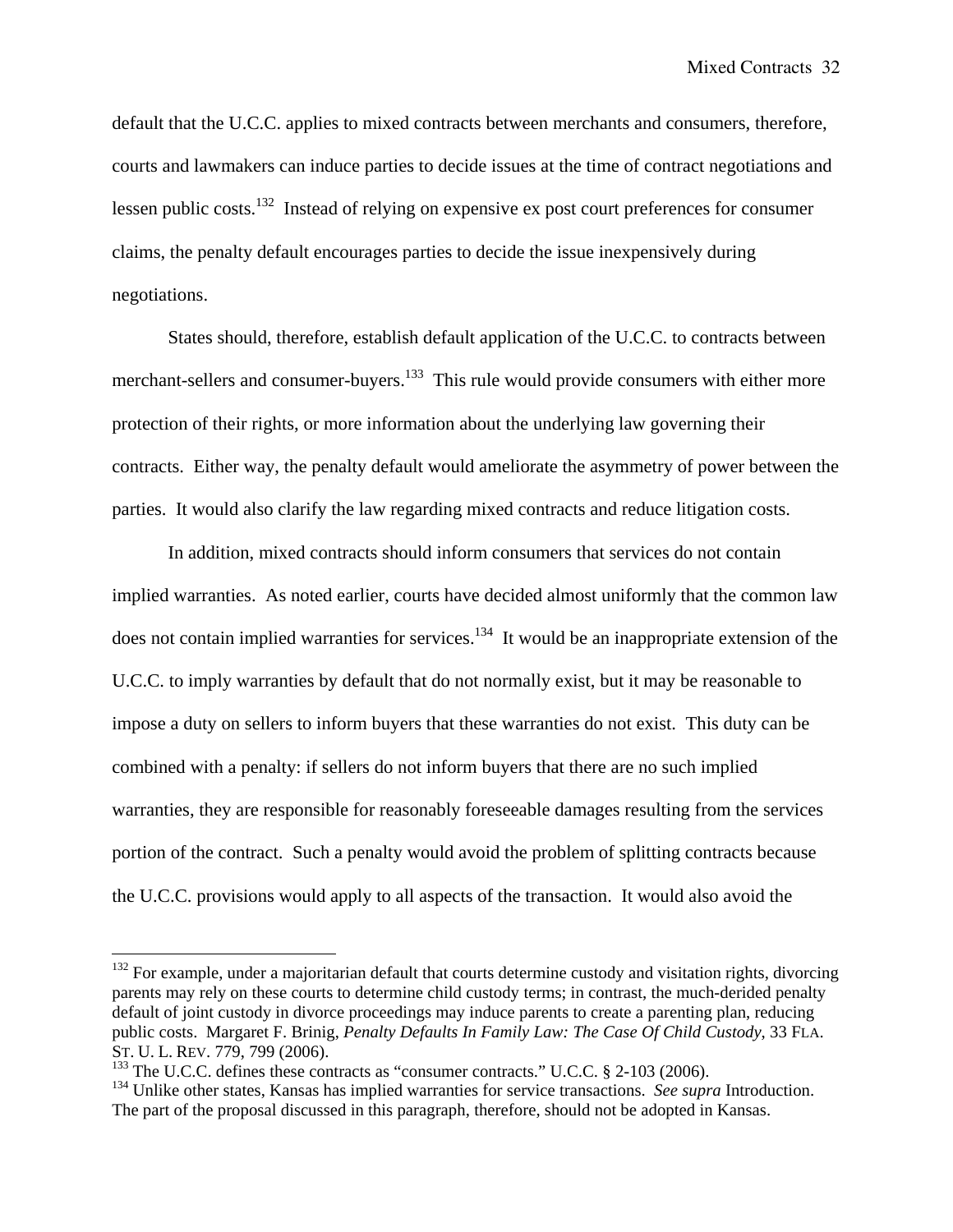current discrepancy in case law, in which some courts apply implied warranties by analogy to

service components while others do not.<sup>135</sup>

*C. Method of Adoption: Addition to U.C.C. § 2-102* 

To adopt this proposal, states should add additional provisions to section 2-102 of their

commercial codes, which currently state that Article 2 applies to transactions in goods.<sup>136</sup>

Specifically, the change would consist of adding the following additional language as second and

third subsections after the current language:

(2) When the transaction is a consumer contract, this Article also applies to contracts for goods *and* services. To opt out of this default, the parties must agree that Article 2 does not apply to their transaction. This agreement must be in a record and be conspicuous. To protect buyers who are unaware that other law may not contain implied warranties, the implied warranties in Sections 2-314 and 2-315 shall be enforced even if the parties have agreed that this Article does not govern their transaction. For these warranties to be excluded, regardless of whether the parties have opted out of the application of Article 2, the contract must disclaim them in accordance with Section 2-316. (3) All consumer contracts involving goods *and* services must also include a provision stating "The seller undertakes no responsibility for the services provided except as otherwise provided in this contract." If a consumer contract does not include this provision, the seller is liable to the buyer for any reasonably foreseeable damages resulting from the provision of services.

Consumer contract is defined in section 2-103 as a "contract between a merchant seller and a

consumer."137 This restriction ensures that the penalty default is limited to the types of contracts

containing the information disparities noted above. Since the U.C.C. does not contain a

definition of "services," states should also add one in section  $2-103(1)$ .<sup>138</sup>

<sup>135</sup> *See supra* note 69.

<sup>&</sup>lt;sup>136</sup> U.C.C. § 2-102 (2006) ("Unless the context otherwise requires, this Article applies to transactions in goods; it does not apply to any transaction which although in the form of an unconditional contract to sell or present sale is intended to operate only as a security transaction nor does this Article impair or repeal any statute regulating sales to consumers, farmers or other specified classes of buyers.").

 $137 \text{ U.C.C. }$  § 2-103(d) (2006). For the U.C.C. definitions of "Consumer" and "Merchant," see 2-103(c) and 2-104(1), respectively.

<sup>&</sup>lt;sup>138</sup> For example: "Services' means all intangible commodities in the form of human effort, such as labor, skill, or advice." *See* BLACK'S LAW DICTIONARY: POCKET EDITION 648 (3d ed. 2006).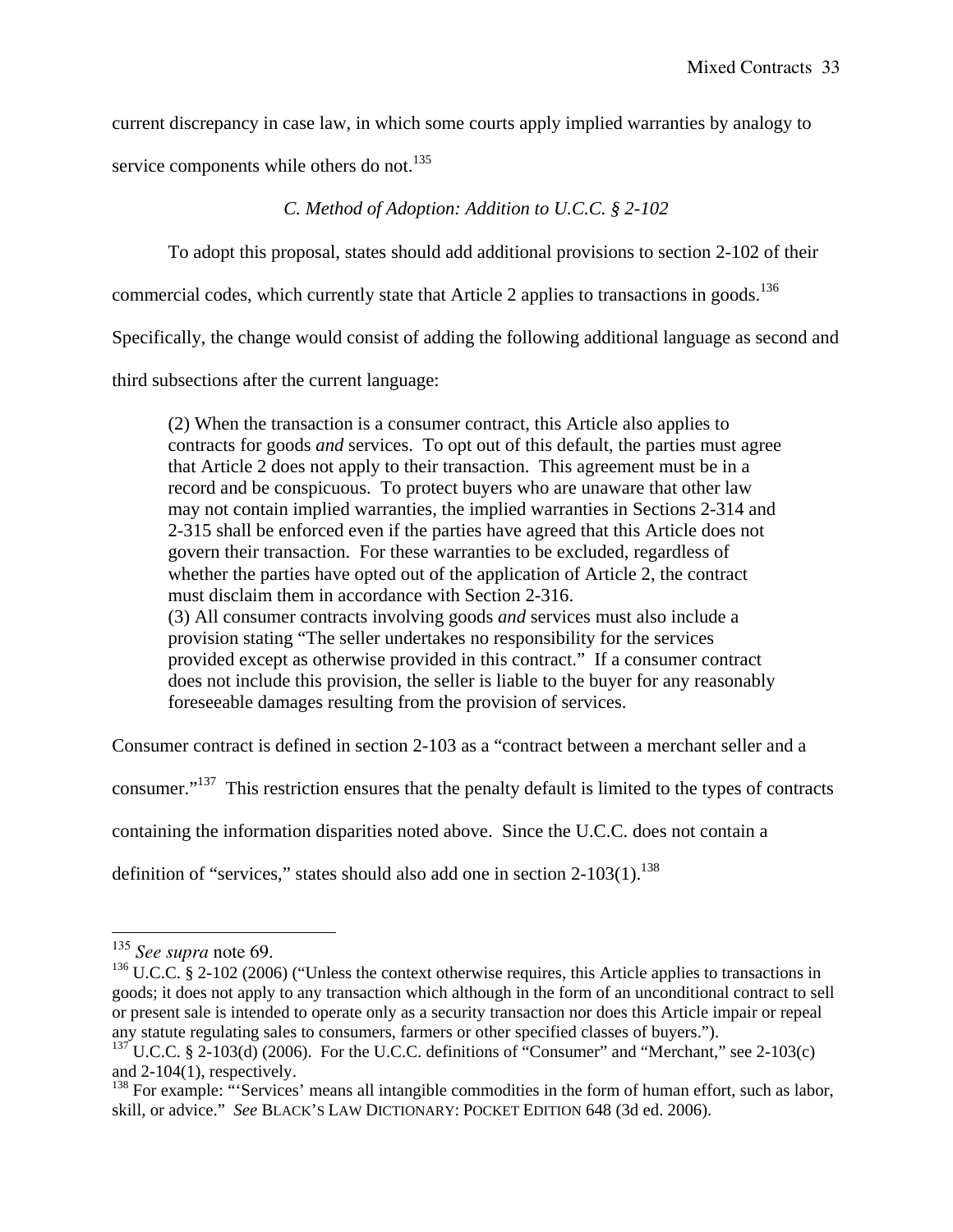The addition of this penalty default directly in the states' commercial codes would ensure that the requirements for opting out of Article 2 are easily accessible to contract drafters. There are two methods in which to add the provision to the 2-102: adoption by the promulgators of the U.C.C. or directly by the states. If the changes were added by the NCCUSL and ALI in the next edition of the Code, that would facilitate adoption because many states routinely update their commercial codes using the amended versions of the U.C.C.<sup>139</sup>

This approach suffers from two possible difficulties. First, these organizations may resist a change that could expand the Code's scope to predominantly service transactions for which it was not originally designed. Second, states may choose not to make any revisions suggested by these organizations for reasons unrelated to this particular amendment.<sup>140</sup> If the change were instead proposed directly to states, for example, as a "Uniform State Law to Protect Consumers in Mixed Transactions," legislatures would consider it on its own merits and there would be no need to obtain the approval of the U.C.C.'s drafters. However, this second approach would require lobbying in individual states, and some lawmakers may oppose an act directly related to the U.C.C. that has not been approved by the NCCUSL and ALI.

The most effective way to implement the information-forcing penalty default would involve a bifurcated appeal to both the organizations and the states. First, promoters should lobby NCCUSL and ALI to adopt this proposal in its next set of amendments to the Code, and if these organizations resist or states refuse to adopt the amendments for reasons unrelated to this proposal, the penalty default should be presented directly to states as a uniform law. This integrated approach would provide the best opportunity for protecting consumers in mixed

<sup>139</sup> *See* Michael P. Van Alstine, *The Costs of Legal Change*, 49 UCLA L. REV. 789, 801 (2002).

<sup>140</sup> *See* Steven B. Dow, *The Impostor Rule and the Nature of Forgery Under the Revised Uniform Commercial Code: A Doctrinal Analysis and Some Suggestions for the Drafting Committee*, 39 AM. BUS. L.J. 25, 25 n.1 (2001) (describing New York's refusal to adopt U.C.C. revisions based on disagreement with some of the new provisions).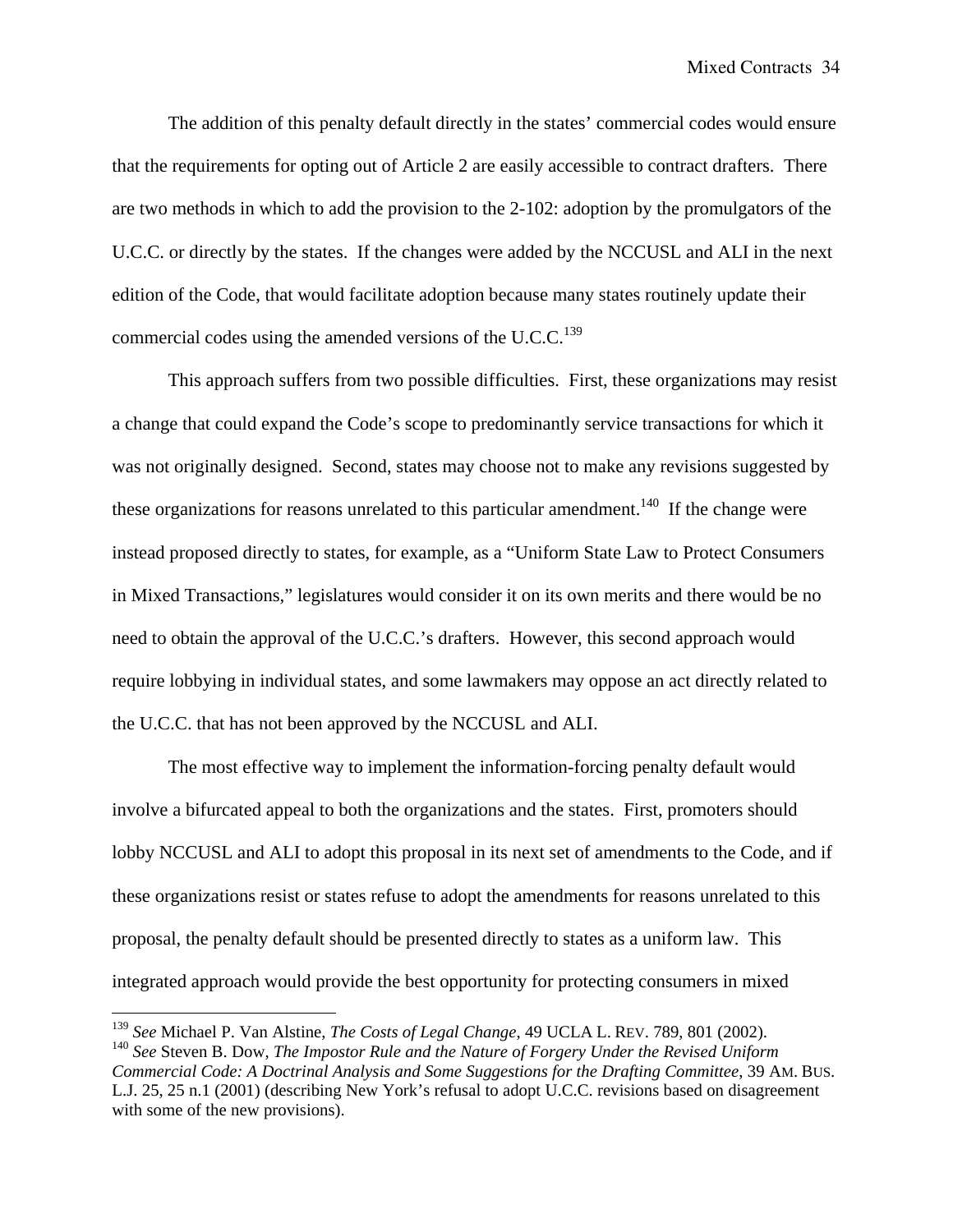transactions.

1

## *D. Possible Objections to the Penalty Default*

 Although the penalty default proposed in this paper could be criticized for failing to address mixed contracts that do not meet the U.C.C.'s definition of consumer contracts,<sup>141</sup> those contracts do not suffer from the information asymmetries that lead to rent seeking. Contracts *between* merchants generally do not contain significant information disparities because both parties have had repeated experience in commercial transactions. These contracts may benefit from a default rule as opposed to a mandatory rule, but there is no reason that the default should be set against what the majority of parties would have wanted. When both parties understand the law underlying a contract, neither party can use superior knowledge to capture rents. If a merchant desires a warranty in a contract with another merchant, an express warranty could be negotiated.

Generally, in contracts between non-merchants, neither party has experience with mixed transactions, nor with their myriad complexities and opportunities for manipulation. Neither party is a sophisticated seller, so no asymmetry of information exists. A penalty default is of no help when neither party has the information to provide to the other side; neither party would have the knowledge necessary for rent-seeking behavior. Indeed, the implied warranty of merchantability never applies to transactions between non-merchants. (The implied warranty of fitness for a particular purpose might, however, be appropriate to apply as a majoritarian default for mixed contracts that would invoke it if they were not mixed contracts.) The current approaches, though flawed, are sufficient for contract situations without information

<sup>&</sup>lt;sup>141</sup> For the U.C.C.'s definition of "consumer contract," see *supra* text accompanying note 137.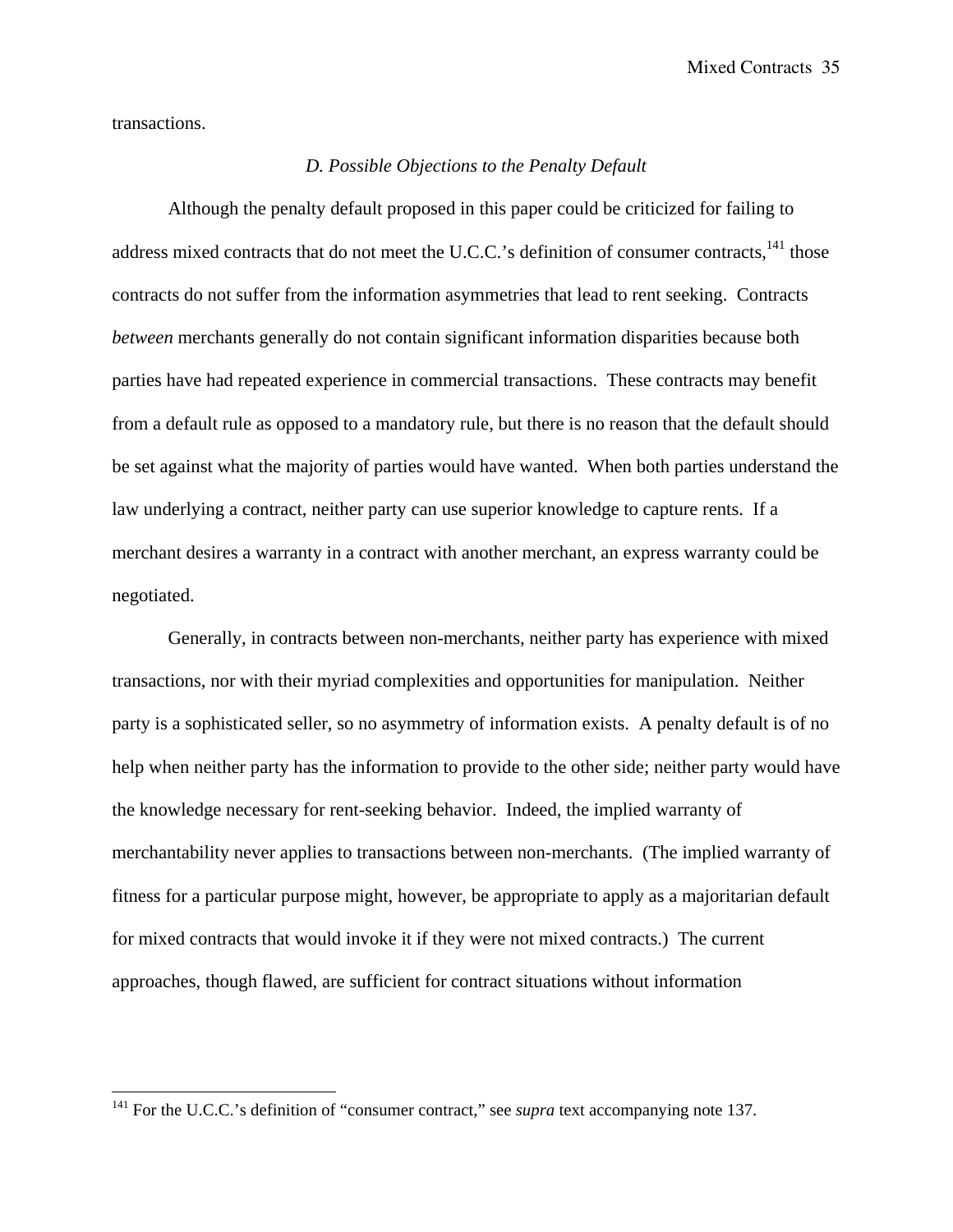Mixed Contracts 36

disparities.<sup>142</sup>

 $\overline{a}$ 

 A different criticism of this approach is that it would give sellers greater power to opt out of the U.C.C.; this change, however, would have little effect in practice. Currently, parties do not negotiate the set of law that will apply to a mixed transaction. When a dispute arises, sellers claim that the U.C.C. does not apply, and buyers rarely challenge that assertion. In effect, sellers under current approaches opt out of the U.C.C. without informing buyers when contracting. With the penalty default in place, buyers would be able to negotiate the contract terms, and could decide whether to enter the transaction if sellers insisted on disclaiming implied warranties. The incremental gain in seller power pales in comparison to the greater flexibility for buyers to decide knowledgeably whether to enter contracts.

 Some may also criticize the provision that requires sellers to disclose that there are no implied warranties for service aspects of mixed transactions. One potential criticism is that buyers would only receive this information (and the attendant penalty when sellers fail to comply) in mixed transactions rather than pure service transactions. However, it would be odd to include a single provision for service transactions requiring disclosure because the U.C.C. normally does not apply to these transactions; service contract drafters may not be alerted to consult the U.C.C. If legislatures were concerned about such a possibility, however, they could add such a statute to their general contract law. Some may also criticize the proposal for effectively imposing a default duty on parties who are unaware of the contractual language requirement. It is true that such parties would be required to pay for reasonably foreseeable

 $142$  The best test for these transactions would probably be the predominant purpose approach, because it would allow parties to determine the set of law that applies before going to court in transactions that clearly involve more of one category than the other (this pre-litigation determination would not be possible in the policy and gravamen approaches). If the category is unclear and parties do litigate, at least the courts will not need to engage in complicated split analysis (as in the component approach). Also, the predominant purpose approach would not force parties to use a set of law that normally would not apply to the majority of the transaction, as the goods-only approach sometimes would.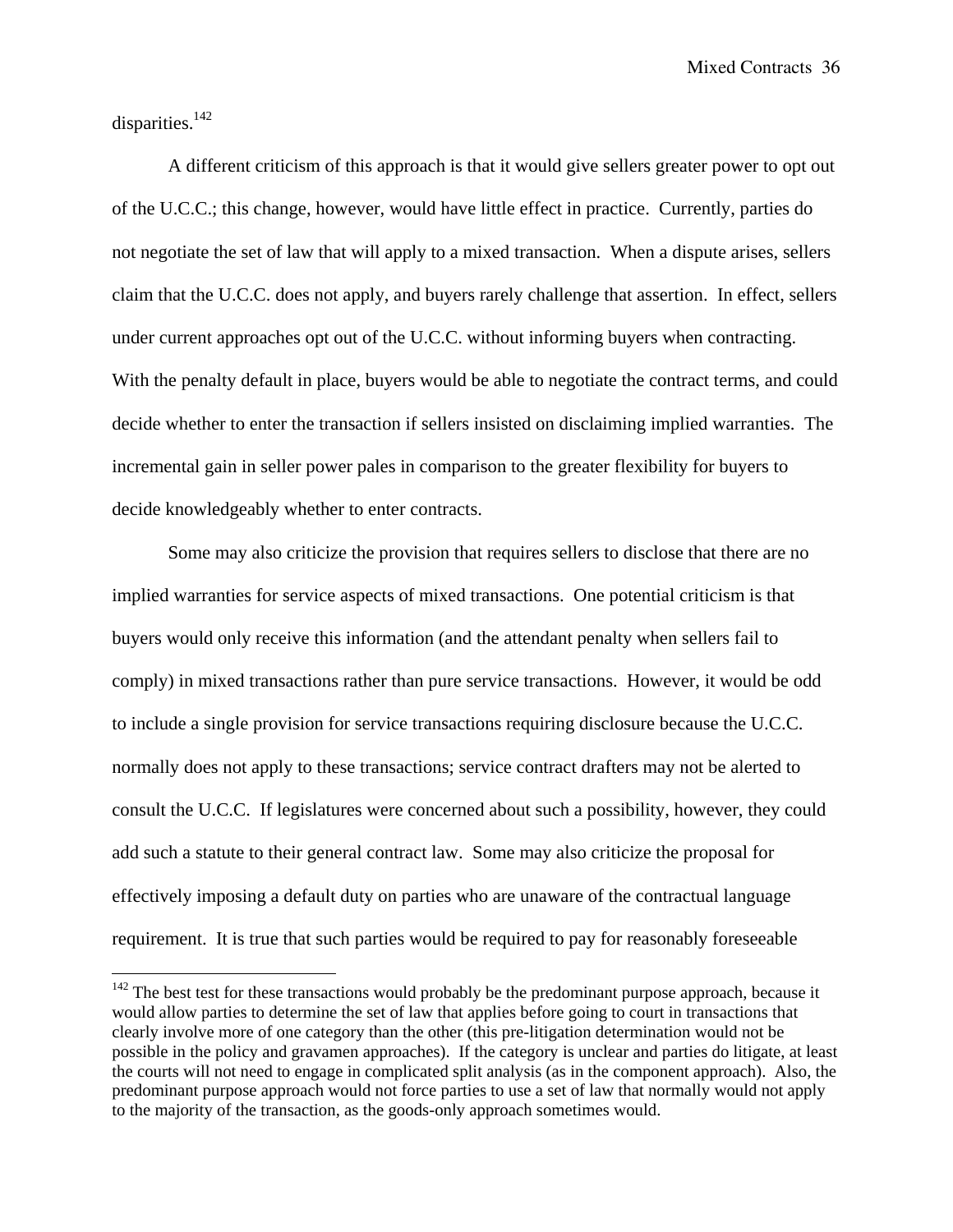damages resulting from the service component of mixed transactions. This risk is mitigated by the fact that the provision only applies to consumer contracts; the seller in such contracts must meet the definition of a merchant.<sup>143</sup> Sellers doing odd jobs will not have sufficient "knowledge" and skill" to meet the definition of merchant, so they will not fall under the new provision's purview. For contracts with actual information disparities, on the other hand, the provision provides consumers with more information that will allow them to make a decision whether to refuse the contract or to negotiate provisions that contract around any existing gap fillers. If the parties decide that the services should contain a warranty, for example, an express warranty regarding the services could be included. The services provision therefore informs consumers, provides them with protection if they are not informed, and exempts parties who are unlikely to be aware of the disclosure requirement.

#### **CONCLUSION**

 Although the U.C.C. provided a standardized code of law for goods transactions, it created a new set of problems because it is silent on the treatment of mixed transactions. Without guidance from the drafters of the Code, courts have established conflicting tests and precedents. Decisions have been based on the equities of individual lawsuits, resulting in an inconsistent mire of legal tests, much like those that existed before standardization. Despite much time and cost, the approaches that courts developed are ineffective in dealing with mixed goods and services contracts.

 The existence of various tests has harmed consumers more than any individual approach. Sellers are able to withhold information from consumers during negotiations, and can later refuse to honor warranties. Unfortunately, none of the tests put forth by courts would be an appropriate single approach to mixed contracts. Courts have already criticized the only test that would

<sup>143</sup> *See supra* note 41